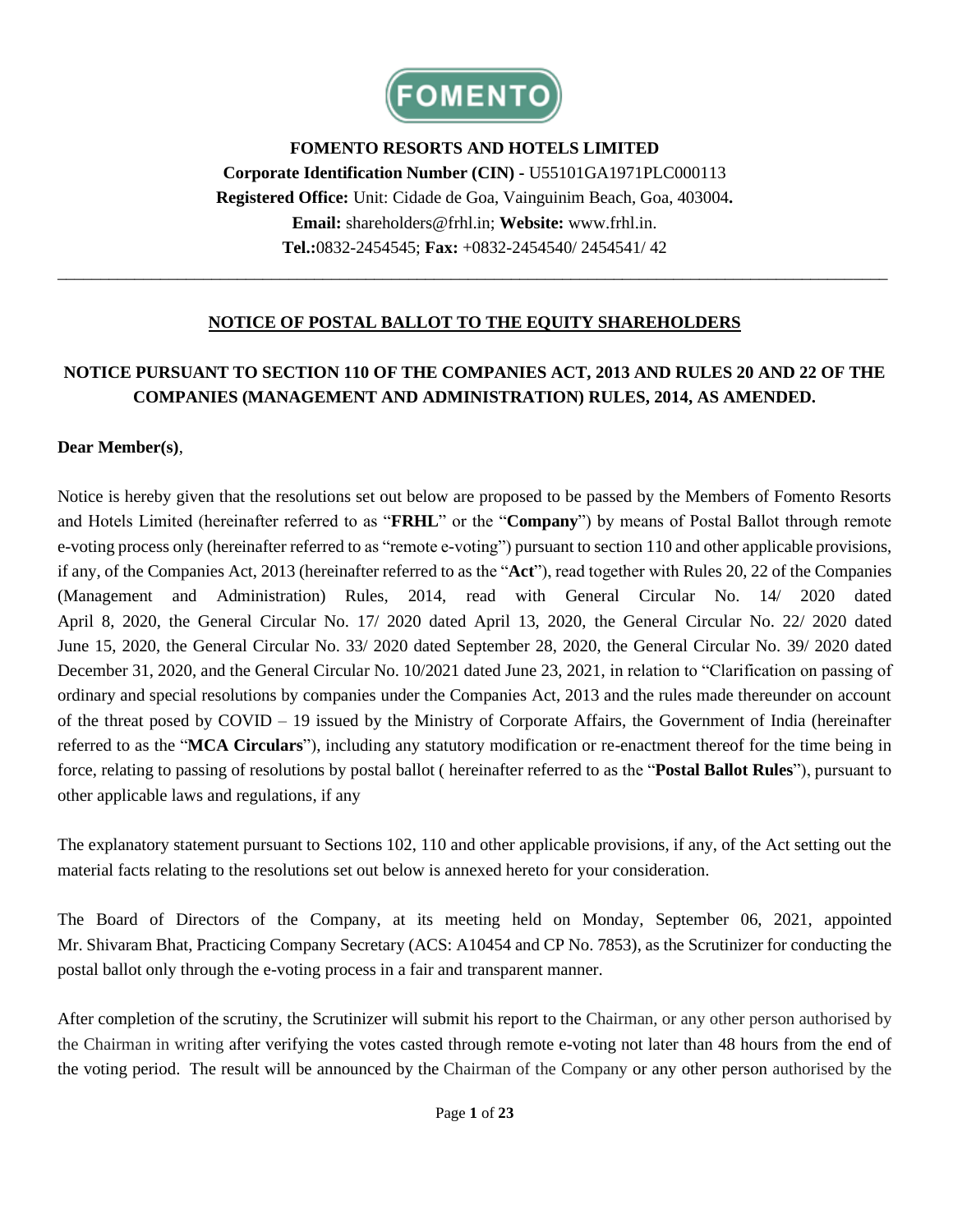Chairman in writing at the Registered Office of the Company at Cidade de Goa, Vainguinim Beach, Goa, 403004 on submission of the report by the Scrutinizer. The results declared along with scrutiniser's report shall be placed on the Company's website i.e., [www.frhl.in](http://www.frhl.in/) and on the website of NSDL (National Securities Depository Limited) after the declaration of results.

**Attention of members of the company is drawn to the present position regarding passing of resolutions by companies due to threat posed by COVID-19 pandemic as enumerated herewith.** 

**According to the MCA Circulars, the companies which are required to provide the facility of e-voting under the Companies Act, 2013, or any other company which has opted for such facility, while they are transacting any item only by postal ballot up to December 31, 2021, the requirement provided in Rule 20 of the Companies (Management and Administration) Rules, 2014 as well as the framework provided in the MCA Circulars would be applicable mutatis mutandis.**

**In accordance with the provisions of Sections 108 and 110 of the Companies Act read with the rules framed thereunder and the MCA Circulars, the shareholders can vote only through the remote e-voting process instead of submitting the postal ballot form. Accordingly, the Company is pleased to offer a remote e-voting facility to all its shareholders to cast their votes electronically. Shareholders are requested to read the instructions in the Notes in this postal ballot notice (hereinafter referred to as the "Postal Ballot Notice") to cast their vote electronically. Shareholders are requested to cast their vote through the e-voting process not later than 5:00 P.M. IST on Wednesday, October 20, 2021 to be eligible for being considered, failing which it will be strictly considered that no vote has been received from the shareholder.**

**Due to practical difficulty in dispatch of the Notice by post or courier and difficulty in communication by the members of their assent or dissent on the relevant resolution by post, the Company is sending this notice by email to all its shareholders who have registered their email id with the Company or depository participant. Further for those shareholders whose email is not registered, the Company has made arrangements for the shareholders to register their e-mail addresses in accordance with the provisions of the MCA circular. Therefore, those shareholders who have not yet registered their e-mail addresses are requested to register the same by following the procedure set out in the notes to this Postal Ballot Notice.**

#### **RESOLUTIONS:**

### **1. INCREASE IN THE BORROWING LIMITS/ BORROWING POWERS OF THE COMPANY UNDER SECTION 180(1)(C) OF THE COMPANIES ACT, 2013**

To consider and if thought fit, to pass with or without modification(s), the following resolution as a **Special Resolution:**

"**RESOLVED THAT** in modification of the resolution passed by the shareholders of the Company through postal ballot dated March 23, 2017 and pursuant to the provisions of Section 180(1)(c) and all other applicable provisions, if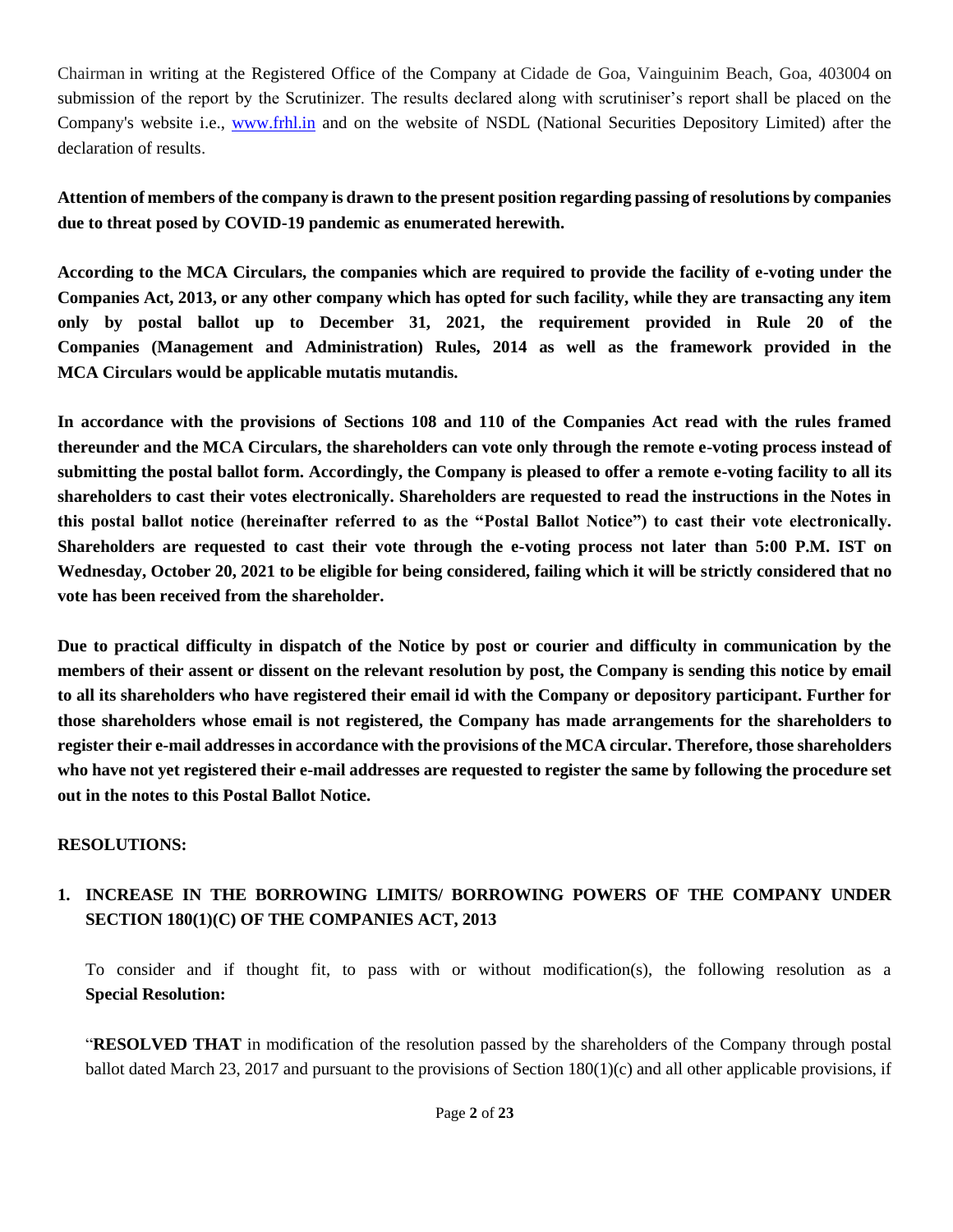any, of the Companies Act, 2013 (the Act), read with the Rules made thereunder (including any statutory modification(s) or re-enactment thereof for the time being in force), the consent of the shareholders of the Company be and is hereby accorded to the Board of Directors of the Company (hereinafter referred to as "the Board" which term shall be deemed to include any committee duly constituted by the Board ) to borrow from time to time any sum or sums of monies together with the monies already borrowed by the Company (apart from temporary loans obtained or to be obtained from the Company's bankers in the ordinary course of business) which may exceed the aggregate for the time being of the paid up share capital of the Company, free reserves and Securities Premium, provided that the total amount of outstanding borrowings by the Company shall not at any time exceed the limit of INR 10,00,00,00,000/- (Indian Rupees One Thousand crore only) exclusive of interest or the aggregate of the paid up capital, free reserves and Securities Premium of the Company, whichever is higher.

**RESOLVED FURTHER THAT** the Board of Directors of the Company be and are hereby authorized to negotiate, agree and execute the loan documents/ agreements/ undertakings or any other required documents severally in this regard with Banks, Financial institutions, other investing agencies, firms, companies or any other lender (hereinafter referred as "the Lender") for borrowing funds and to propose/ accept any modification to the terms and conditions thereto as may be mutually agreed between the Company and the Lender and to do all such acts, deeds and things as may be required, with power to settle all questions, or doubts that may arise in this regard as it may in its sole and absolute discretion deem fit and to delegate all or any of its powers herein conferred to any Committee and/or director(s) and/ or officer(s) of the Company, to give effect to this resolution."

## **2. INCREASE IN THE LIMIT FOR CREATION OF CHARGES ON THE ASSETS OF THE COMPANY UNDER SECTION 180(1)(A) OF THE COMPANIES ACT, 2013**

To consider and if thought fit, to pass with or without modification(s), the following resolution as a **Special Resolution:**

"**RESOLVED THAT** in modification of the resolution passed by the shareholders of the Company through postal ballot dated March 23, 2017 and pursuant to the provisions of Section  $180(1)(a)$  and all other applicable provisions, if any, of the Companies Act, 2013, read with the Rules made thereunder (including any statutory modification(s) or reenactment thereof for the time being in force), the consent of the shareholders of the Company be and is hereby accorded to the Board of Directors of the Company (hereinafter referred to as "the Board" which term shall be deemed to include any committee duly constituted by the Board) to create such charge(s), mortgage(s), hypothecate and pledge in addition to the existing charge(s), mortgage(s), hypothecations and pledge already created by the Company, if any, in such form manner and ranking and on all or any of the movable and/or immovable properties and/or assets of the Company, both present and future and/or any other assets or properties of the Company and/or and the whole or part or substantially the whole of the undertaking of the Company without the power to take over the Management of the business or any undertaking, in case of certain events of defaults in favour of the lender(s)/ agent(s)/ trustee(s) for securing the borrowing availed or to be availed by the Company which shall not, at any time exceed INR 10,00,00,00,000/- crore (Indian Rupees One Thousand crore only) exclusive of interest or the aggregate of the paid up capital, free reserves and Securities Premium of the Company, whichever is higher; in such form and manner as the Company may deem fit or expedient, for securing loans obtained or as may be obtained from any Banks, Financial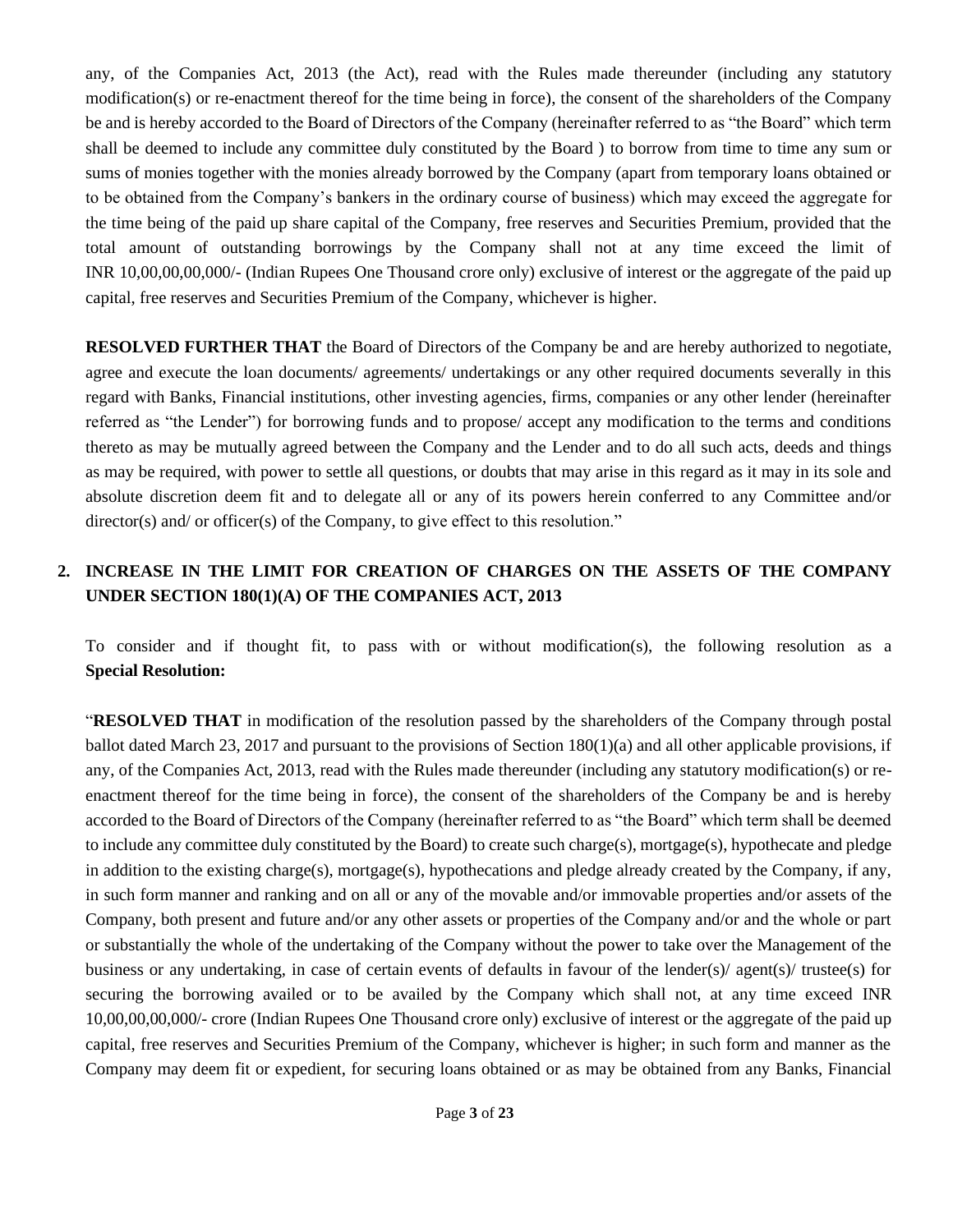institutions, other investing agencies, firms, companies or any other lender together with interest at agreed rates, compound/further interest, commitment charges, charges, expenses and all other monies payable by the Company to the lending institutions in terms of the loan agreements entered into/to be entered into by the Company in respect of the said loans subject to the limits approved under Section  $180(1)(c)$  of the Companies Act, 2013, from time to time."

**RESOLVED FURTHER THAT** the Board of Directors of the Company be and are hereby authorized to negotiate, finalize and execute with the Lender(s)/Banks/ Financial Institutions/Companies/ Firms/ Investing agencies, such deeds/contracts/ agreements/ undertakings/ indemnities/instruments and any other documents/ guarantees as may be required for creating the aforesaid mortgages, hypothecations, pledge, assignments, charges and to propose/accept any modifications to, or to modify, alter, vary, the terms and conditions of the existing deeds, contracts, instruments, agreements, documents the terms and conditions thereto and to do all such acts, deeds, matters and things as may be required, with power to settle all questions, difficulties or doubts that may arise in this regard, as it may in its sole and absolute discretion deem fit and to delegate all or any of these powers herein conferred to any Committee and/or director(s) and/or officer(s) of the Company, to give effect to this resolution."

### **3. BORROWING OF FUNDS IN THE FORM OF UNSECURED INTERCORPORATE BORROWINGS UP TO INR 100 CRORE FROM INFRASTRUCTURE LOGISTICS PRIVATE LIMITED, A RELATED PARTY**

To consider and if thought fit, to pass with or without modification(s), the following resolution as a **Special Resolution:**

"**RESOLVED THAT** pursuant to Section 188 and other applicable provisions, if any, of the Companies Act, 2013 and Rules made there under and all other applicable laws (including any statutory modification(s) or reenactment thereof for the time being in force), the consent of the shareholders of the Company be and is hereby accorded to the Board of Directors of the Company (hereinafter referred to as "the Board" which term shall be deemed to include any committee duly constituted by the Board), to borrow an amount of 1,00,00,00,000/- (Indian Rupees One Hundred Crore only) excluding interest from Infrastructure Logistics Private Limited, a related party (hereinafter referred to as the "Lender") and subject the total borrowing limit of the Company under Section 180(1)(c) of the Companies Act, 2013.

**RESOLVED FURTHER THAT** pursuant to Section 62(3) and other applicable provisions, if any, of the Companies Act, 2013 and Rules made there under and all other applicable laws (including any statutory modification(s) or reenactment thereof for the time being in force), and subject to all such approval(s), consent(s), permission(s), sanction(s), if any, of appropriate statutory, governmental and other authorities and departments in this regard and subject to such condition(s) and modification(s) as may be prescribed or imposed, while granting such approval(s), the consent of the shareholders of the Company be and is hereby accorded to the Board of Directors of the Company (hereinafter referred to as "the Board" which term shall be deemed to include any committee duly constituted by the Board) for conversion of the whole or part of the of the financial assistance to be availed from Infrastructure Logistics Private Limited into fully paid equity shares or preference shares of the Company at a future date and subject to applicable law and in the manner specified in writing to be given by the lender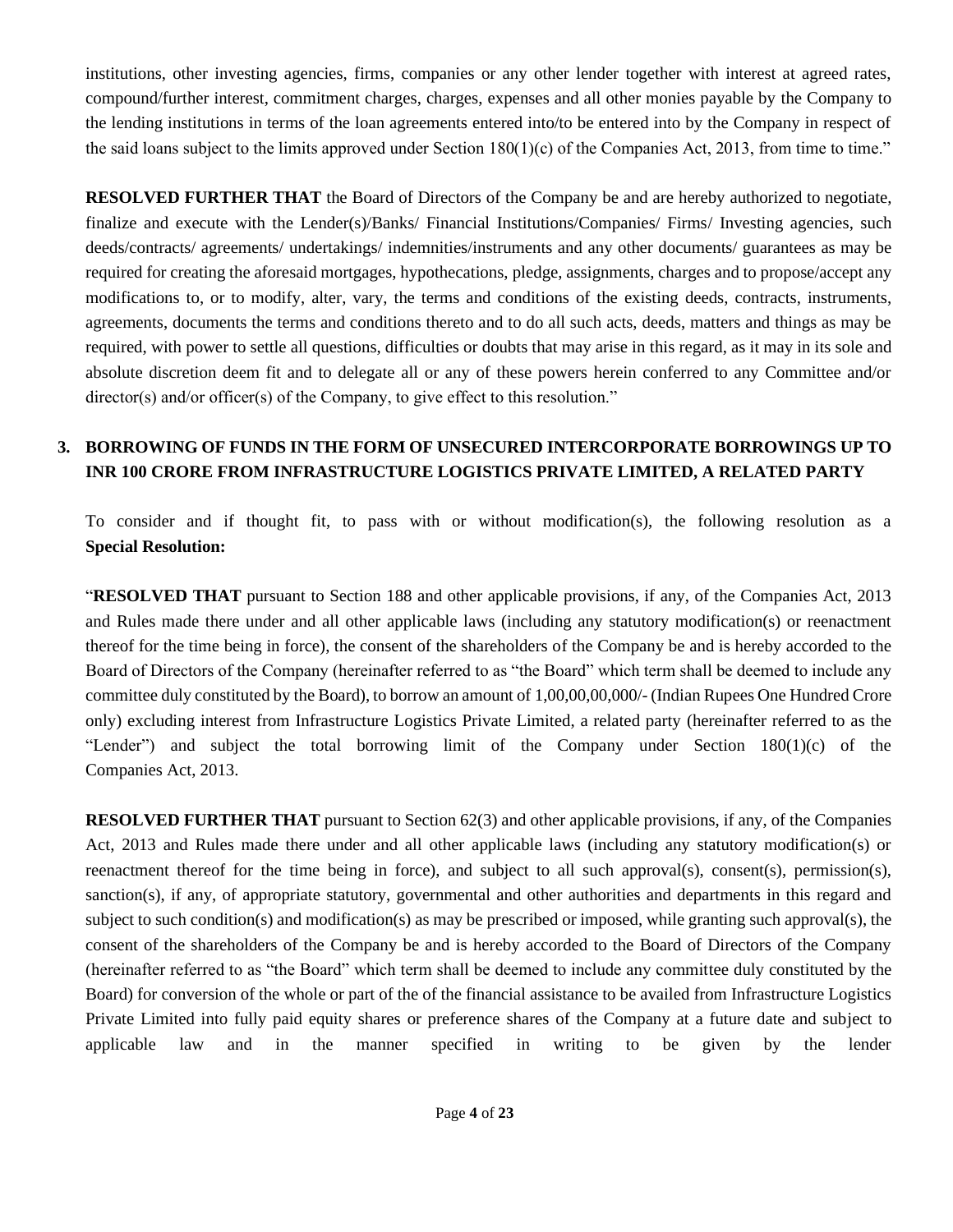("Notice of conversion") and on such terms and conditions as may be agreed by the Board of Directors at the time of conversion."

**RESOLVED FURTHER THAT** on receipt of the Notice of conversion, any of the Board of Directors of the Company be and are hereby authorized to do all such acts, deeds and things as may be necessary to convert the unsecured intercorporate borrowings and allot and issue requisite number of fully paid-up equity shares or preference shares in the Company to the Lender.

**RESOLVED FURTHER THAT** for the purpose of giving effect to this resolution, any Board of Director of the Company be and are hereby authorised to do all such acts, deeds, matters and things, as it may in its absolute discretion deem necessary, proper or desirable as may be required to create, offer, issue and allot the aforesaid shares, to dematerialize the shares of the Company and to resolve and settle any question, difficulty or doubt that may arise in this regard and to do all such other acts, deeds, matters and things in connection or incidental thereto as the Board in its absolute discretion may deem fit, without being required to seek any further consent or approval of the members or otherwise to the end and intent that they shall be deemed to have given their approval thereto expressly by the authority of this resolution.

# **4. ISSUANCE OF EQUITY SHARES TO FOMENTO RESOURCES PRIVATE LIMITED ON A PREFERENTIAL BASIS UPON CONVERSION OF UNSECURED BORROWINGS OF INR 171.21 CRORE**

To consider and if thought fit, to pass with or without modification(s), the following resolution as a **Special Resolution:**

"**RESOLVED THAT** pursuant to the provisions of Sections 42 read with section 62(1)(c) of the Companies Act, 2013 ("Act") and other applicable provisions, if any and to the extent applicable, of the Act read with the Companies (Prospectus and Allotment of Securities) Rules, 2014 and the Companies (Share Capital and Debentures) Rules 2014 (including any statutory modification(s) or re-enactment thereof for time being in force and as may be enacted from time to time), and in accordance with the provisions of the Memorandum of Association and the Articles of Association of the Company, and subject to such other approvals, permissions, sanctions and consents as may be required from any other appropriate authority, the consent of the Shareholders of the Company be and is hereby accorded to the Board of Directors of the Company (hereinafter referred to as "the Board" which term shall be deemed to include any committee duly constituted by the Board) to issue and allot up to 1,25,88,936 (One Crore Twenty Five Lakhs Eighty Eight Thousand Nine Hundred and Thirty Six) Equity Shares having a face value of INR 10/- (Indian Rupees Ten only) each at a premium of INR 126/- (Indian Rupees One Hundred and Twenty Six only) per equity share aggregating to INR 171,20,95,111/- (Indian Rupees One Hundred and Seventy One Crore Twenty Lakhs Ninety Five Thousand One Hundred and Eleven only) to Fomento Resources Private Limited, on a preferential basis upon conversion of Unsecured Inter Corporate Borrowings including interest thereon, on such terms and conditions contained in private placement offer cum application letter and as may be agreed between the Company and Fomento Resources Private Limited from time to time.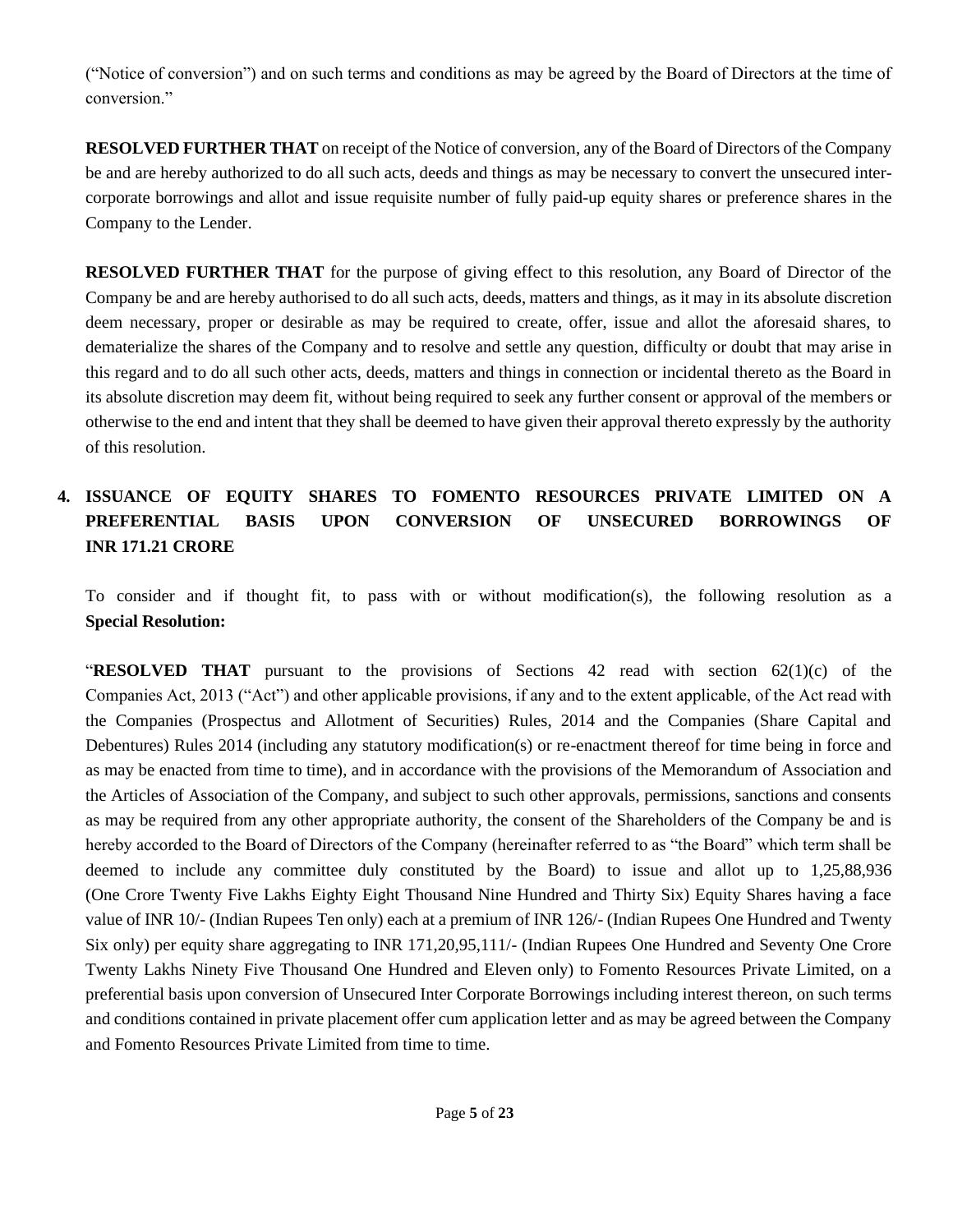**RESOLVED FURTHER THAT**, the Equity Shares to be allotted in terms of this resolution shall be fully paid up at the time of allotment and shall rank pari passu with the existing equity shares of the Company in all respects.

**RESOLVED FURTHER THAT**, the Board be and is hereby authorised to do all such acts and deeds, take all steps as may be required to give effect to the aforesaid resolution including but not limited to agreeing, negotiating, finalizing, signing and/ or executing such documents, agreements, letters, deeds, declarations, private placement offer cum application letter in the manner set out in the Form PAS-4, PAS-5, etc. including returns and/ or reports in Form MGT-14 or such other document as applicable with the Ministry of Corporate Affairs and/ or Registrar of Companies and/ or any other forms/ reports/ documents with such other authorities as may be required from time to time and to do all such acts, deeds or things as may be required to give effect to the aforesaid resolution including subscription related documents, if any, to be executed by the Company, without being required to seek any further consent or approval of the members or otherwise to the end and intent that they shall be deemed to have given their approval thereto expressly by the authority of this resolution and the decision of the Board shall be final and conclusive.

**RESOLVED FURTHER THAT** the Board be and is hereby authorized to delegate all or any of the powers herein conferred to any Committee of the Board or any Director(s) or Officer(s) of the Company and to generally do all such acts, deeds and things as may be required in connection with the aforesaid resolutions, including making necessary filings and applications etc., with the regulatory authorities and execution of any documents on behalf of the Company to give effect to the aforesaid resolution."

> By Order of the Board of Directors **Fomento Resorts and Hotels Limited**

**Sd/- Place:** Goa **Asmeeta Matondkar** Asmeeta Matondkar **Dated:** September 6, 2021 Company Secretary & Compliance Officer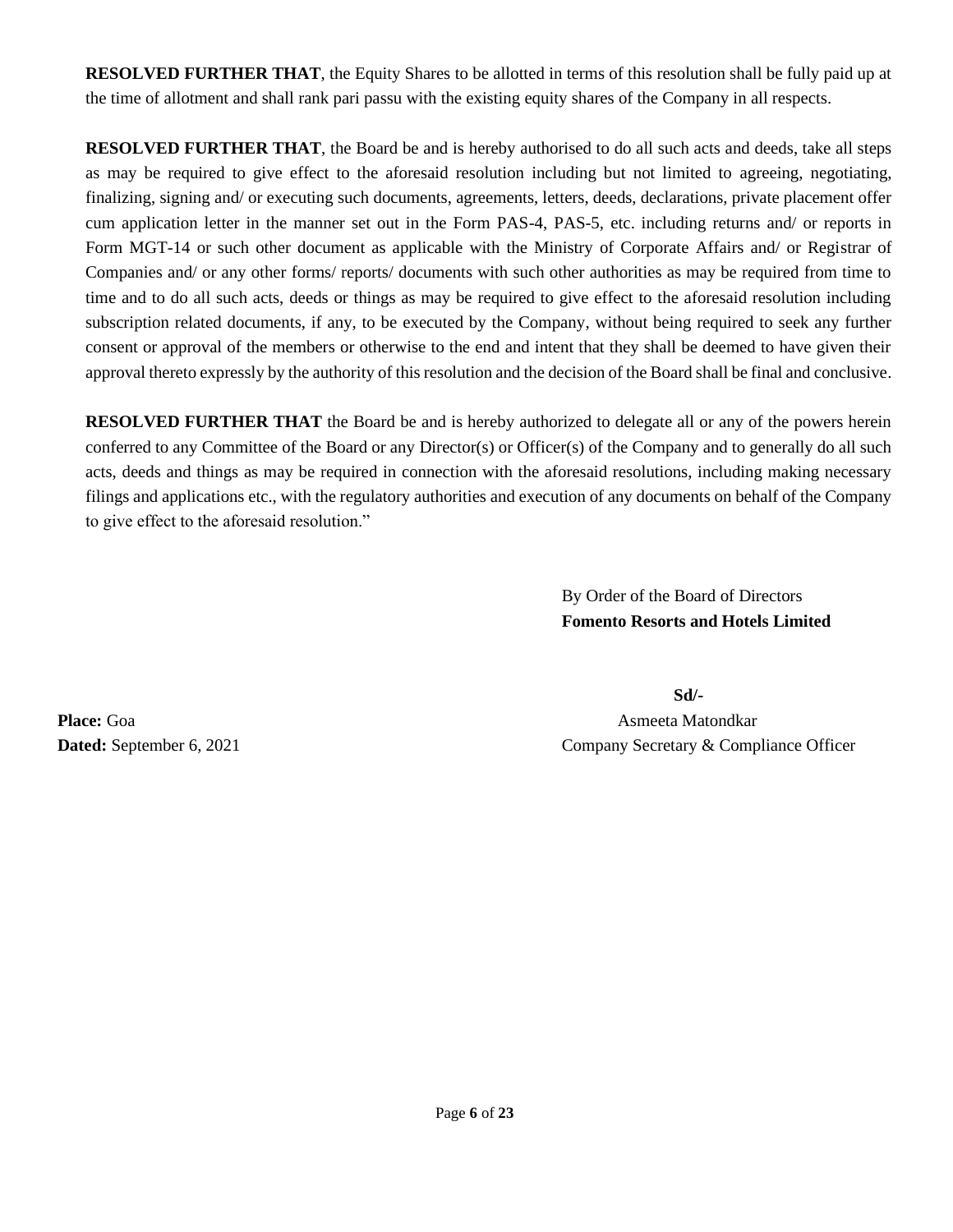#### **Notes and Instructions:**

- 1. The Explanatory Statement pursuant to the provisions of Section 102 of the Companies Act, 2013 ("Act") read together with Rule 20 and Rule 22 of the Companies (Management and Administration ) Rules, 2014 and other applicable provisions, setting out the material facts relating to the proposed resolutions and the reasons thereof are annexed hereto and forms part of this Postal Ballot Notice.
- 2. On account of the threat posed by COVID-19 and in terms of the guidelines provided vide the MCA Circulars in this regard, the Company is sending this Notice in electronic form only and expresses its inability to dispatch the physical copy of the Notice along with Postal Ballot Form and pre-paid business reply envelope to the Members. Accordingly, the communication of the assent or dissent of the Members would take place through the process of remote e-voting only.
- 3. This Notice is being sent electronically only to those Members, whose names appear in the Register of Members/ List of Beneficial Owners as received from the Depositories as on Friday, September 3, 2021 ("**Cut off Date**") and who have registered their e-mail addresses in respect of electronic holdings with NSDL/CDSL through the concerned Depository Participants and in respect of physical holdings with the Company's Registrar and Share Transfer Agent (RTA), Bigshare Services Private Limited, First Floor, Bharat Tin Works Building, Opposite Vasant Oasis, Makwana Road, Marol, Andheri (East), Mumbai – 400059 , India. The voting rights of Members shall be in proportion to their shares of the paid-up equity share capital of the Company as on the Cut-off Date which will only be considered to avail the facility of remote E-voting.
- 4. Only those Members whose names are appearing in the Register of Members / List of Beneficial Owners as on the Cut-off Date shall be eligible for casting their votes through remote e-voting. A person who is not a Member on the Cut-off Date should treat this Notice for information purposes only.
- 5. It is however, clarified that all Members of the Company as on the Cut-off Date (including those Members who may not have received this Notice due to non-registration of their e-mail IDs with the Company's (RTA/ Depositories) shall be entitled to vote in relation to the resolution specified in this Notice in accordance with the process specified hereinafter in this Notice.
- 6. All the relevant documents referred to in the Notice are open for inspection at the Registered Office of the Company, on all working days between 3:00 P.M. to 5:00 P.M. from the date of circulation of the Notice up to the date of closure of e-voting period. Further, the inspection of all the relevant documents will be subject to guidelines announced for the curfew imposed in the State of Goa.
- 7. In compliance with the provisions of Section 108, 110 and other applicable provisions, if any of the Companies Act, 2013 read with Rules 20 and 22 of the Companies (Management and Administration) Rules, 2014, SS-2 and MCA Circulars, and any other applicable provisions, if any the Company is pleased to provide e-voting facility to its Members, to enable them to cast their votes electronically.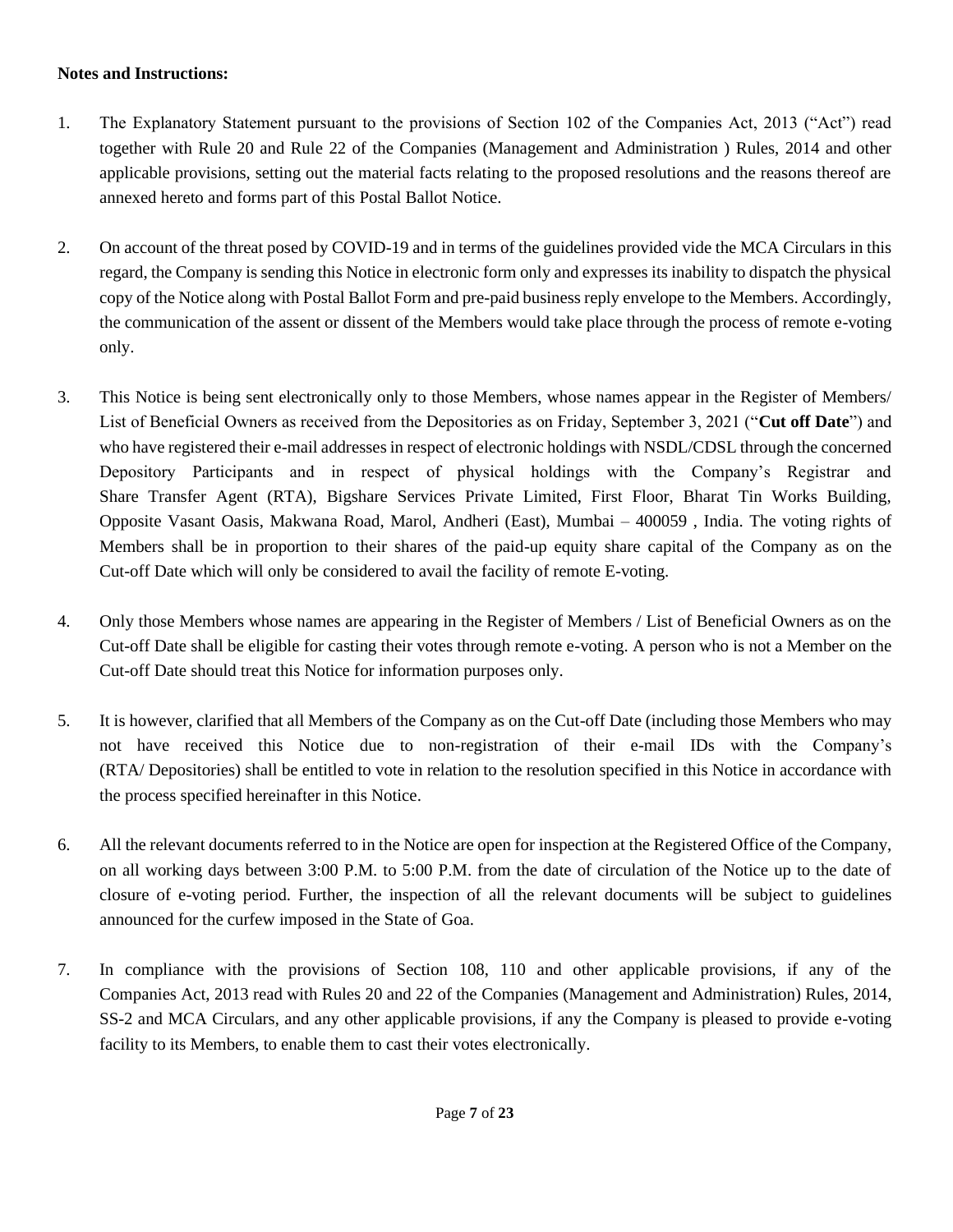The Company has engaged the services of National Securities Depository Limited ("NSDL") to provide e-voting facility to its Members. The detailed procedure with respect to e-voting is mentioned in Note No.16 of this Notice.

8. Pursuant to the applicable provisions of the Act and Rules framed thereunder, the Company shall serve notice through electronic mode to those Members who have registered their email addresses either with the Depository Participant(s) or the RTA.

Members are requested to register their email addresses through their Depository Participant where they are holding their demat accounts for sending the future communications by email. Members holding shares in physical form are requested to register their email addresses through the Registrar & Transfer Agent of the Company by giving reference of their Folio number.

Also, those shareholders whose email ids are not registered , the process for registration of email addresses is as under:

- (i) In light of the MCA circulars, members who have not registered their email address and in consequence could not receive the electronic copy of the Postal Ballot Notice, the shareholder can temporarily get their email address registered with Bigshare Services Private Limited "Company's RTA", by clicking the link [www.bigshareonline.com](http://www.bigshareonline.com/) and follow the registration process as guided thereafter. Post successful registration of the email address, the Member shall send a written request by email to the Company's RTA at [investor@bigshareonline.com](mailto:investor@bigshareonline.com) and would get soft copy of the Postal Ballot Notice. In case of any queries, Members may write to [investor@bigshareonline.com](mailto:investor@bigshareonline.com)
- (ii) It is clarified that for permanent registration of email address, Members are requested to register their email addresses in respect of electronic holdings with their concerned Depository Participant(s) **and** in respect of physical holdings with Bigshare Services Private Limited, First Floor, Bharat Tin Works Building, Opposite Vasant Oasis, Makwana Road, Marol, Andheri (East) , Mumbai , Maharashtra – 400059, by submitting a request letter for registration of email address mentioning your name, folio number and attaching a self-attested copy of address proof/ Aadhar card and self-attested copy of PAN card at [shareholders@frhl.in](mailto:shareholders@frhl.in) or to the RTA at [investor@bigshareonline.com](mailto:investor@bigshareonline.com)

Those Members who have already registered their email address are requested to keep their email addresses validated with their Depository Participants / Bigshare Services Private Limited , the Company's RTA to enable servicing of notices / documents / Annual Reports electronically to their email address.

9. Dispatch of the Notice shall be deemed to be completed on the day on which Bigshare Services Private Limited sends out the communication for the postal ballot process by e-mail to the members of the Company. The remote e-voting shall commence on Tuesday, September 21, 2021 at 09.00 A.M. (IST) and end on Wednesday, October 20, 2021 at 5.00 P.M. (IST). During this period, Members of the Company holding shares in physical or dematerialized form as on the Cut – Off Date may cast their vote electronically. The remote e-voting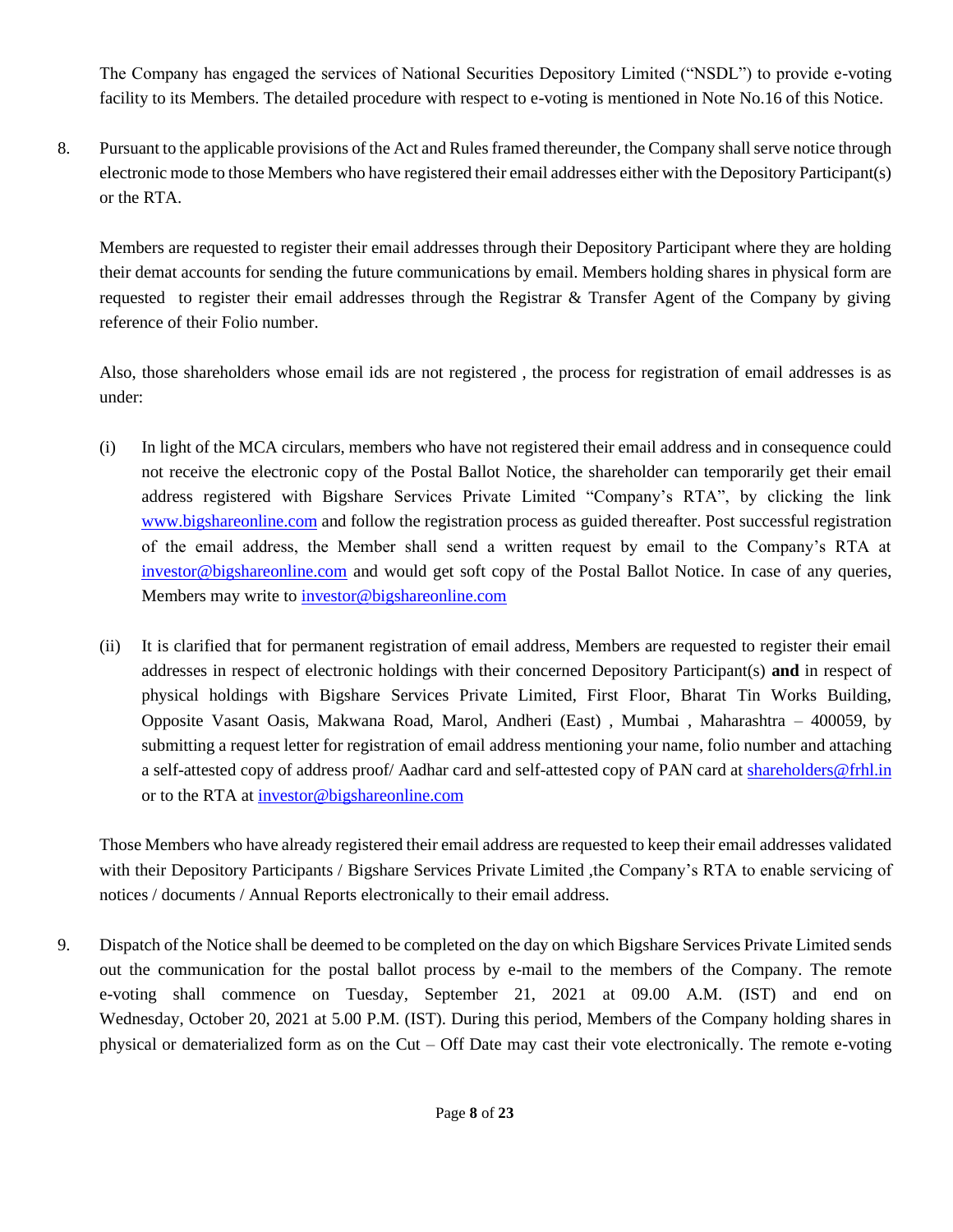module shall be disabled by NSDL for voting thereafter. Once vote on a resolution is cast by the member, he/she shall not be allowed to change it subsequently or cast the vote again.

- 10. The Board of Directors in its meeting held on September 6, 2021 appointed Mr. Shivaram Bhat, Practicing Company Secretary (ACS: 10454 and CP No. 7853) as the scrutinizer for conducting the e-voting process in a fair and transparent manner. After completion of the scrutiny, the Scrutinizer will submit the report to the Board/ Chairperson/ Executive Director of the Company. Mr. Shivaram Bhat has given his consent to act as the scrutinizer and be available for the purpose of ascertaining the requisite majority.
- 11. The Scrutinizer will after the conclusion of e-voting, unblock the votes cast through e-voting in the presence of at least two witnesses not in the employment of the Company and submit his report to the Chairman or any other person authorised by Chairman in writing who shall countersign the same and declare the result of the voting forthwith, after scrutiny of the votes cast through remote e-voting and the result of the Postal Ballot shall be declared on or before Friday, October 22, 2021. The Scrutinizer's decision on the validity of votes cast through e-voting will be final.
- 12. The Results declared along with the Scrutinizer's Report shall be placed on the Company's website www.frhl.in and on the website of NSDL www.evoting.nsdl.com immediately after the result is declared by the Chairman or any other person authorised by Chairman in writing . The results shall also be displayed at the Registered Office of the Company.
- 13. The Resolutions, if passed by the requisite majority through Postal Ballot, will be deemed to have been passed on the last date specified for remote e-voting i.e., Wednesday, October 20, 2021. Further, resolution passed by the Members through e-voting is deemed to have been passed effectively at a general meeting.
- 14. Members may download the Notice from the Company's website at www.frhl.in or from NSDL's website at [www.evoting.nsdl.com.](http://www.evoting.nsdl.com/)
- 15. The vote in this Postal Ballot cannot be exercised through proxy.
- 16. **How do I vote electronically using NSDL e-Voting system?** *The way to vote electronically on NSDL e-Voting system consists of "Two Steps" which are mentioned below:*

**Step 1: Access to NSDL e-Voting system**

### **A) Login method for e-Voting for Individual shareholders holding securities in demat mode**

Individual shareholders holding securities in demat mode are allowed to vote through their demat account maintained with Depositories and Depository Participants. Shareholders are advised to update their mobile number and email Id in their demat accounts in order to access e-Voting facility.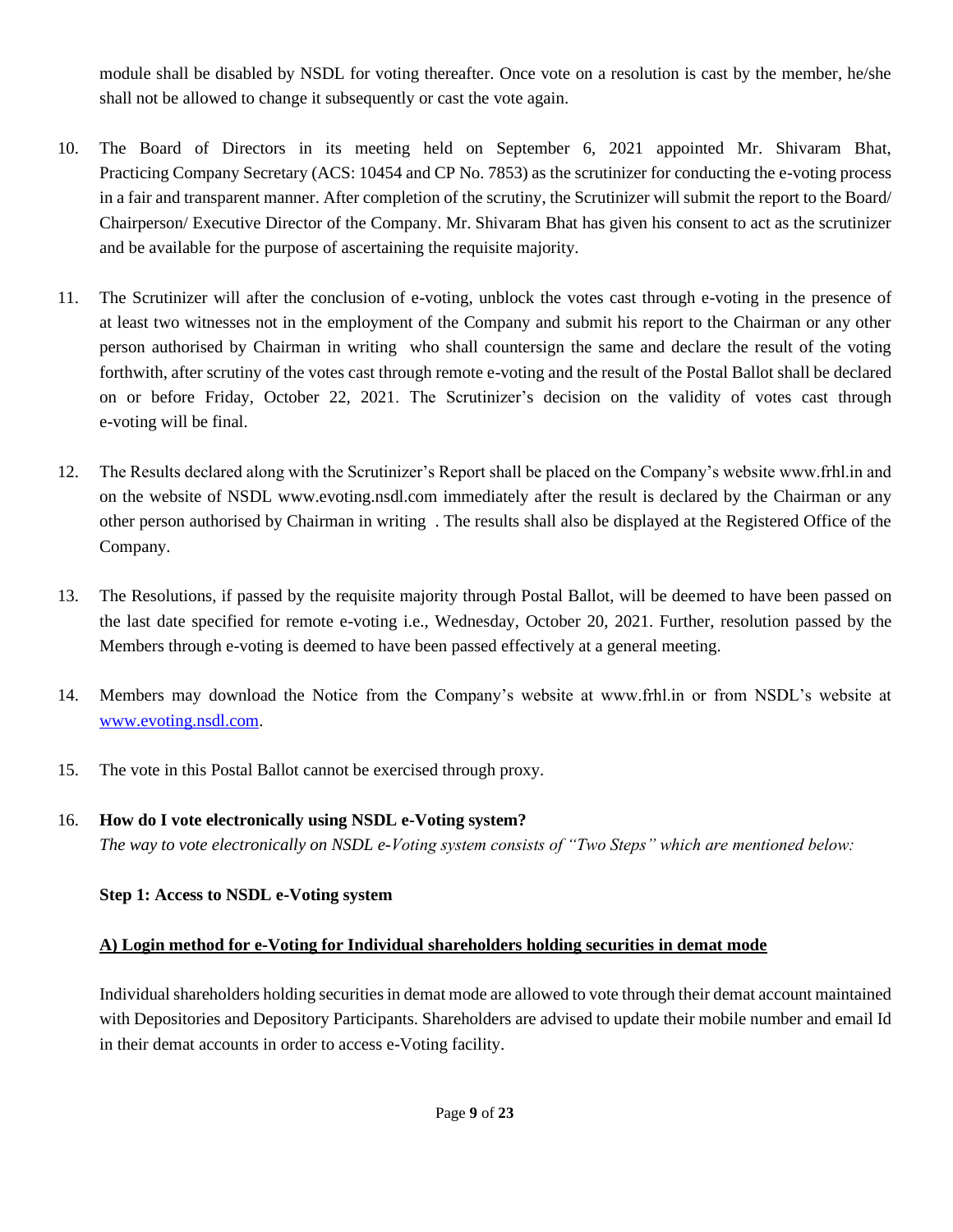| <b>Type of shareholders</b>                                                      | <b>Login Method</b>                                                                                                                                                                       |  |  |  |
|----------------------------------------------------------------------------------|-------------------------------------------------------------------------------------------------------------------------------------------------------------------------------------------|--|--|--|
| <b>Individual Shareholders</b>                                                   | Existing <b>IDeAS</b> user can visit the e-Services website of NSDL<br>1.                                                                                                                 |  |  |  |
| holding securities in                                                            | Viz. https://eservices.nsdl.com either on a Personal Computer or on a mobile. On the                                                                                                      |  |  |  |
| demat mode with NSDL.                                                            | e-Services home page click on the "Beneficial Owner" icon under "Login" which                                                                                                             |  |  |  |
|                                                                                  | is available under 'IDeAS' section, this will prompt you to enter your existing User                                                                                                      |  |  |  |
|                                                                                  | ID and Password. After successful authentication, you will be able to see e-Voting                                                                                                        |  |  |  |
|                                                                                  | services under Value added services. Click on "Access to e-Voting" under e-Voting                                                                                                         |  |  |  |
|                                                                                  | services and you will be able to see e-Voting page. Click on company name or e-                                                                                                           |  |  |  |
|                                                                                  | <b>Voting</b><br><b>Service</b><br>Provider<br><i>i.e.,</i><br><b>NSDL</b><br>will<br>and<br>you<br>be<br>re-directed to e-Voting website of NSDL for casting your vote during the remote |  |  |  |
|                                                                                  | e-Voting period.                                                                                                                                                                          |  |  |  |
|                                                                                  |                                                                                                                                                                                           |  |  |  |
|                                                                                  | 2. If you are not registered for IDeAS e-Services, option to register is available at                                                                                                     |  |  |  |
|                                                                                  | https://eservices.nsdl.com. Select "Register Online for IDeAS Portal" or click at                                                                                                         |  |  |  |
|                                                                                  | https://eservices.nsdl.com/SecureWeb/IdeasDirectReg.jsp                                                                                                                                   |  |  |  |
|                                                                                  | 3. Visit the e-Voting website of NSDL. Open web browser by typing the following                                                                                                           |  |  |  |
| URL: https://www.evoting.nsdl.com/ either on a Personal Computer or on a mobile. |                                                                                                                                                                                           |  |  |  |
|                                                                                  | Once the home page of e-Voting system is launched, click on the icon "Login" which                                                                                                        |  |  |  |
|                                                                                  | is available under 'Shareholder/Member' section. A new screen will open. You will                                                                                                         |  |  |  |
|                                                                                  | have to enter your User ID (i.e., your sixteen-digit demat account number hold with                                                                                                       |  |  |  |
|                                                                                  | NSDL), Password/OTP and a Verification Code as shown on the screen. After<br>successful authentication, you will be redirected to NSDL Depository site wherein                            |  |  |  |
|                                                                                  |                                                                                                                                                                                           |  |  |  |
|                                                                                  | you can see e-Voting page. Click on company name or e-Voting Service Provider                                                                                                             |  |  |  |
|                                                                                  | i.e., NSDL and you will be redirected to e-Voting website of NSDL for casting your                                                                                                        |  |  |  |
|                                                                                  | vote during the remote e-Voting period.                                                                                                                                                   |  |  |  |
|                                                                                  | 4. Shareholders/Members can also download NSDL Mobile App "NSDL Speede"                                                                                                                   |  |  |  |
|                                                                                  | facility by scanning the QR code mentioned below for seamless voting experience.                                                                                                          |  |  |  |
|                                                                                  | <b>NSDL Mobile App is available on</b>                                                                                                                                                    |  |  |  |
|                                                                                  | App Store Coogle Play                                                                                                                                                                     |  |  |  |
|                                                                                  |                                                                                                                                                                                           |  |  |  |
|                                                                                  |                                                                                                                                                                                           |  |  |  |
|                                                                                  |                                                                                                                                                                                           |  |  |  |
|                                                                                  |                                                                                                                                                                                           |  |  |  |
|                                                                                  |                                                                                                                                                                                           |  |  |  |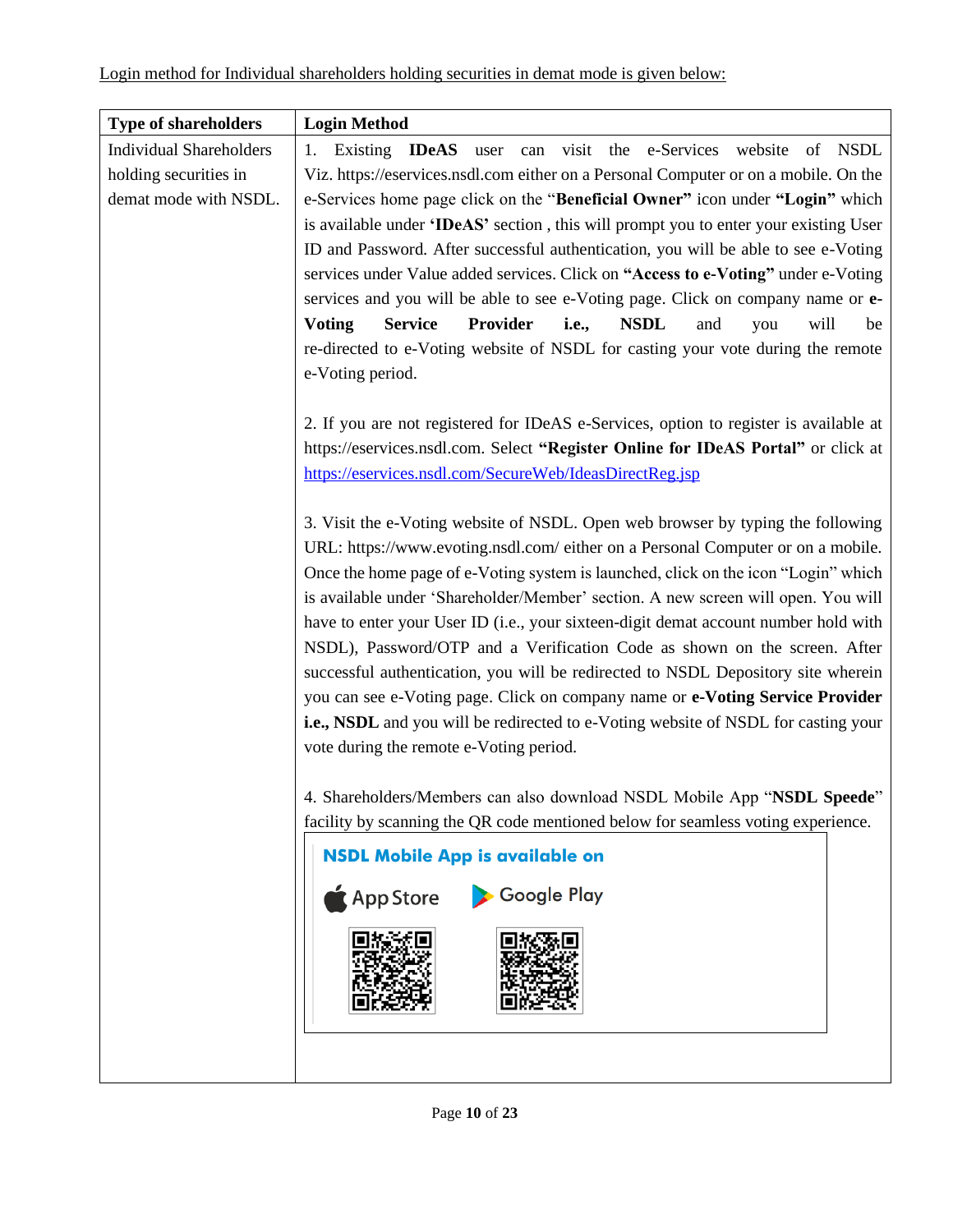| <b>Individual Shareholders</b><br>holding securities in<br>demat mode with CDSL | 1. Existing users who have opted for Easi / Easiest, they can login through their user<br>id and password. Option will be made available to reach e-Voting page without any<br>further authentication. The URL for users to login to Easi /Easiest are<br>https://web.cdslindia.com/myeasi/home/login or www.cdslindia.com and click on<br>New System Myeasi.<br>2. After successful login of Easi/Easiest the user will be also able to see the EVoting<br>Menu. The Menu will have links of e-Voting Service Provider i.e., NSDL. Click on<br><b>NSDL</b> to cast your vote.<br>3. If the user is not registered for Easi/Easiest, option to register is available at<br>https://web.cdslindia.com/myeasi/Registration/EasiRegistration<br>4. Alternatively, the user can directly access e-Voting page by providing demat<br>Account Number and PAN No. from a link in www.cdslindia.com home page. The<br>system will authenticate the user by sending OTP on registered Mobile & Email as<br>recorded in the demat Account. After successful authentication, user will be provided<br>links for the respective e-Voting Service Provider i.e., NSDL where the e-Voting is<br>in progress. |
|---------------------------------------------------------------------------------|------------------------------------------------------------------------------------------------------------------------------------------------------------------------------------------------------------------------------------------------------------------------------------------------------------------------------------------------------------------------------------------------------------------------------------------------------------------------------------------------------------------------------------------------------------------------------------------------------------------------------------------------------------------------------------------------------------------------------------------------------------------------------------------------------------------------------------------------------------------------------------------------------------------------------------------------------------------------------------------------------------------------------------------------------------------------------------------------------------------------------------------------------------------------------------------------|
|                                                                                 |                                                                                                                                                                                                                                                                                                                                                                                                                                                                                                                                                                                                                                                                                                                                                                                                                                                                                                                                                                                                                                                                                                                                                                                                |
| <b>Individual Shareholders</b><br>(holding securities in<br>demat mode) login   | You can also login using the login credentials of your demat account through your<br>Depository Participant registered with NSDL/CDSL for e-Voting facility.                                                                                                                                                                                                                                                                                                                                                                                                                                                                                                                                                                                                                                                                                                                                                                                                                                                                                                                                                                                                                                   |
| through their depository<br>Participants                                        | Upon logging in, you will be able to see e-Voting option. Click on e-Voting option,<br>you will be redirected to NSDL/CDSL Depository site after successful authentication,                                                                                                                                                                                                                                                                                                                                                                                                                                                                                                                                                                                                                                                                                                                                                                                                                                                                                                                                                                                                                    |
|                                                                                 | wherein you can see e-Voting feature. Click on company name or<br>e-Voting Service Provider i.e., NSDL and you will be redirected to e-Voting website                                                                                                                                                                                                                                                                                                                                                                                                                                                                                                                                                                                                                                                                                                                                                                                                                                                                                                                                                                                                                                          |
|                                                                                 | of NSDL for casting your vote during the remote e-Voting period.                                                                                                                                                                                                                                                                                                                                                                                                                                                                                                                                                                                                                                                                                                                                                                                                                                                                                                                                                                                                                                                                                                                               |

*Important note: Members who are unable to retrieve User ID/ Password are advised to use Forget User ID and Forget Password option available at abovementioned website.*

## **Helpdesk for Individual Shareholders holding securities in demat mode for any technical issues related to login through Depository i.e., NSDL and CDSL.**

| Login type                                          | <b>Helpdesk details</b>                                     |
|-----------------------------------------------------|-------------------------------------------------------------|
| Individual Shareholders holding securities in demat | Members facing any technical issue in login can contact     |
| mode with NSDL                                      | <b>NSDL</b><br>helpdesk by<br>sending<br>a<br>request<br>at |
|                                                     | evoting@nsdl.co.in or call at toll free<br>no.:             |
|                                                     | 1800 1020 990 and 1800 22 44 30                             |
|                                                     |                                                             |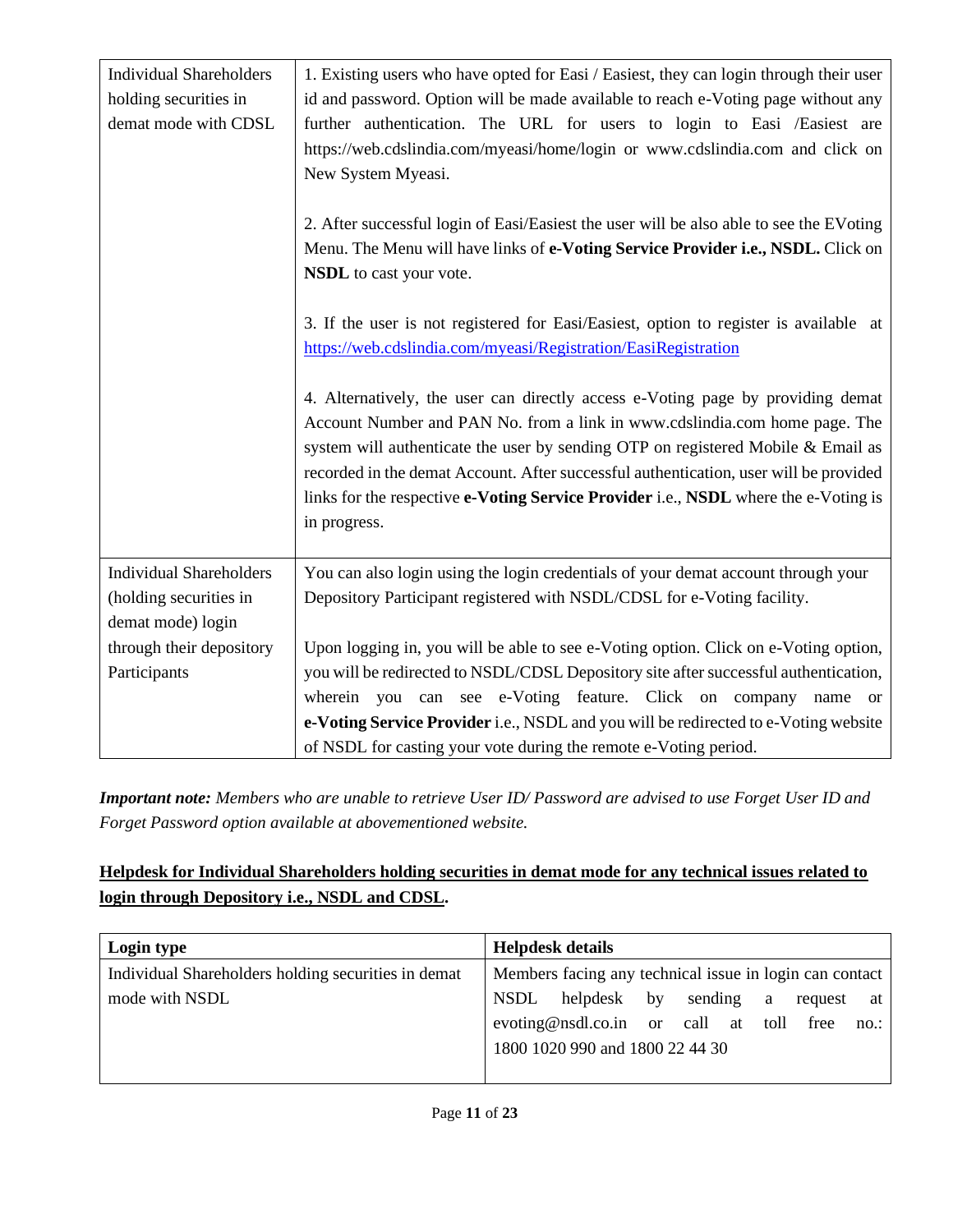| Individual Shareholders holding securities in demat |      | Members facing any technical issue in login can contact |  |   |         |    |
|-----------------------------------------------------|------|---------------------------------------------------------|--|---|---------|----|
| mode with CDSL                                      | CDSL | helpdesk by sending                                     |  | a | request | at |
|                                                     |      | helpdesk.evoting@cdslindia.com or                       |  |   | contact | at |
|                                                     |      | 022-23058738 or 022-23058542-43                         |  |   |         |    |
|                                                     |      |                                                         |  |   |         |    |

### **B) Login Method for shareholders other than Individual shareholders holding securities in demat mode and shareholders holding securities in physical mode.**

### **How to Log-in to NSDL e-Voting website?**

- 1. Visit the e-Voting website of NSDL. Open web browser by typing the following URL: https://www.evoting.nsdl.com/ either on a Personal Computer or on a mobile.
- 2. Once the home page of e-Voting system is launched, click on the icon "Login" which is available under 'Shareholder/Member' section.
- 3. A new screen will open. You will have to enter your User ID, your Password/OTP and a Verification Code as shown on the screen.

*Alternatively, if you are registered for NSDL eservices i.e., IDEAS, you can log-in at https://eservices.nsdl.com/ with your existing IDEAS login. Once you log-in to NSDL eservices after using your log-in credentials, click on e-Voting and you can proceed to Step 2 i.e., Cast your vote electronically.*

- **Manner of holding shares i.e., Demat (NSDL or CDSL) or Physical Your User ID is:** a) For Members who hold shares in demat account with NSDL. 8 Character DP ID followed by 8 Digit Client ID For example if your DP ID is IN300\*\*\* and Client ID is  $12******$  then your user ID is IN300\*\*\*12\*\*\*\*\*\* b) For Members who hold shares in demat account with CDSL. 16 Digit Beneficiary ID For example if your Beneficiary ID is 12\*\*\*\*\*\*\*\*\*\*\*\*\*\* then your user ID is 12\*\*\*\*\*\*\*\*\*\*\*\*\*\* c) For Members holding shares in Physical Form. EVEN Number followed by Folio Number registered with the company for example if folio number is  $001***$ and EVEN is 101456 then user ID is 101456001\*\*\*
- 4. Your User ID details are given below:

5. Password details for shareholders other than Individual shareholders are given below: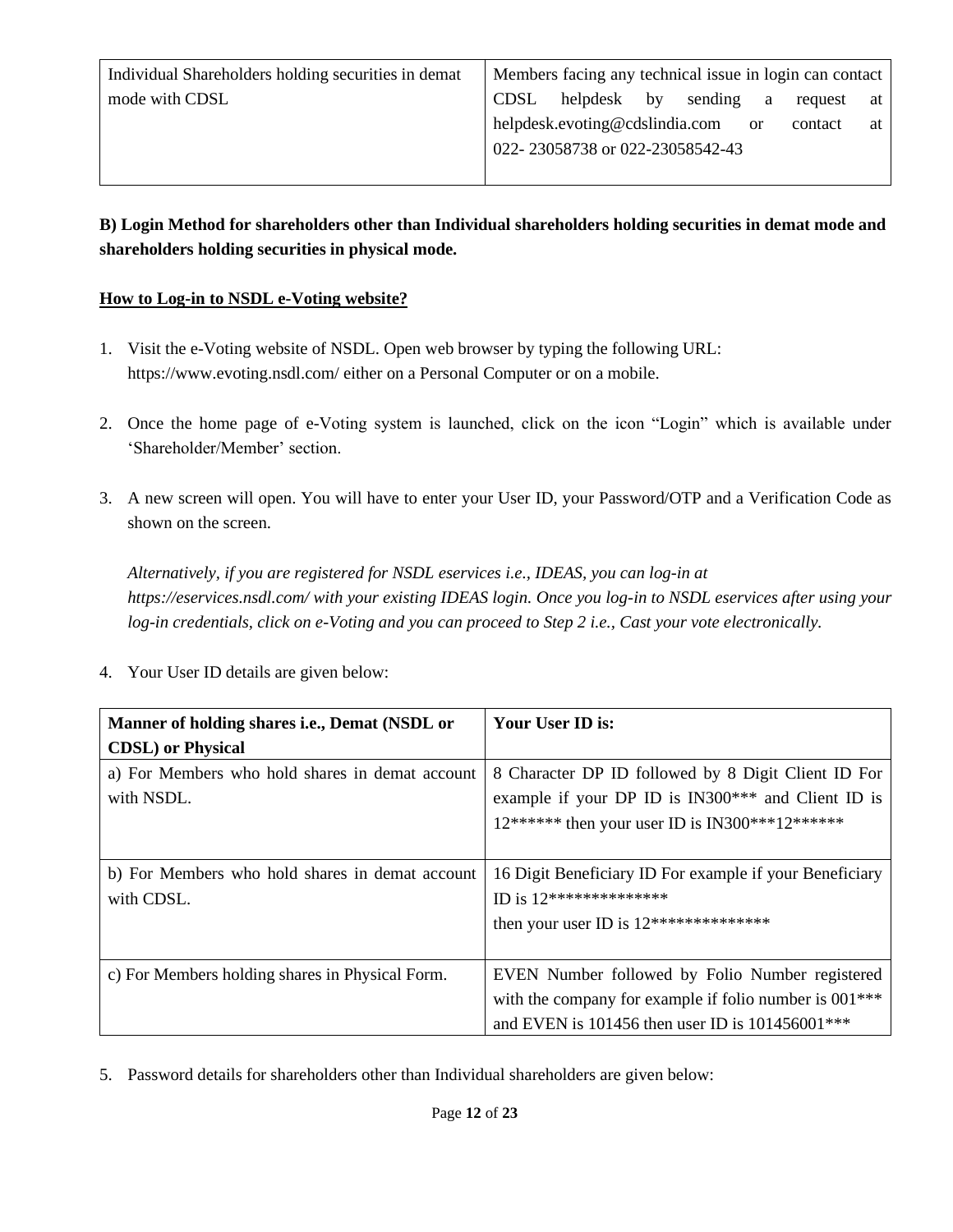- a) If you are already registered for e-Voting, then you can use your existing password to login and cast your vote.
- b) If you are using NSDL e-Voting system for the first time, you will need to retrieve the 'initial password' which was communicated to you. Once you retrieve your 'initial password', you need to enter the 'initial password' and the system will force you to change your password.
- c) How to retrieve your 'initial password'?
	- (i) If your email ID is registered in your demat account or with the company, your 'initial password' is communicated to you on your email ID. Trace the email sent to you from NSDL from your mailbox. Open the email and open the attachment i.e., a .pdf file. Open the .pdf file. The password to open the .pdf file is your 8-digit client ID for NSDL account, last 8 digits of client ID for CDSL account or folio number for shares held in physical form. The .pdf file contains your 'User ID' and your 'initial password'.
	- (ii) If your email ID is not registered, please follow steps mentioned below in **process for those shareholders whose email ids are not registered.**
- 6. If you are unable to retrieve or have not received the "Initial password" or have forgotten your password:
	- a) Click on "**Forgot User Details/Password**?"(If you are holding shares in your demat account with NSDL or CDSL) option available on [www.evoting.nsdl.com.](http://www.evoting.nsdl.com/)
	- b) **Physical User Reset Password**?" (If you are holding shares in physical mode) option available on [www.evoting.nsdl.com.](http://www.evoting.nsdl.com/)
	- c) If you are still unable to get the password by aforesaid two options, you can send a request atevoting@nsdl.co.in mentioning your demat account number/folio number, your PAN, your name, and your registered address etc.
	- d) Members can also use the OTP (One Time Password) based login for casting the votes on the e-Voting system of NSDL.
- 7. After entering your password, tick on Agree to "Terms and Conditions" by selecting on the check box.
- 8. Now, you will have to click on "Login" button.
- 9. After you click on the "Login" button, Home page of e-Voting will open.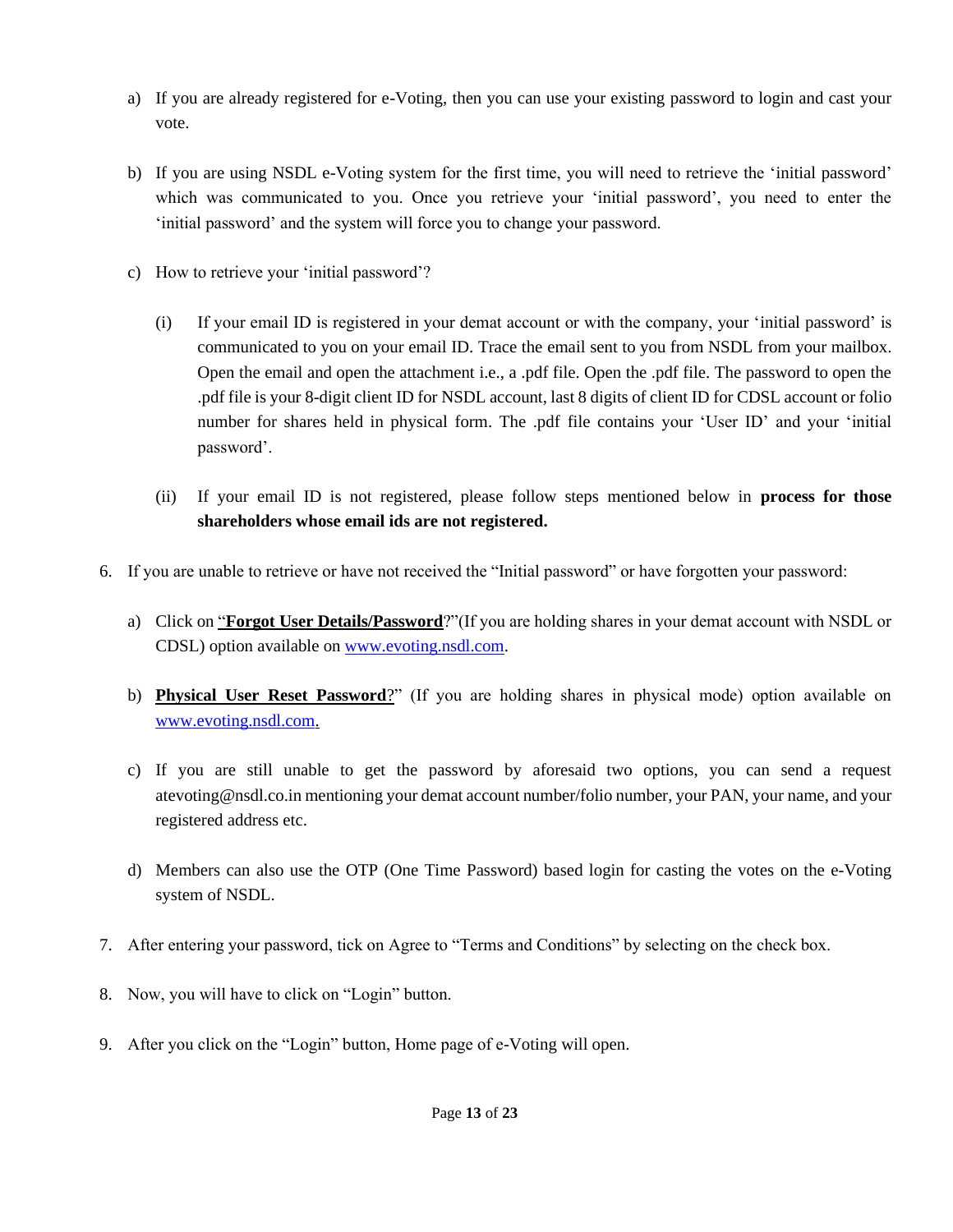#### **Step 2: Cast your vote electronically on NSDL e-Voting system.**

#### **How to cast your vote electronically on NSDL e-Voting system?**

- 1. After successful login at Step 1, you will be able to see all the companies "EVEN" in which you are holding shares and whose voting cycle.
- 2. Select "EVEN" of company for which you wish to cast your vote during the remote e-Voting period.
- 3. Now you are ready for e-Voting as the Voting page opens.
- 4. Cast your vote by selecting appropriate options i.e., assent or dissent, verify/modify the number of shares for which you wish to cast your vote and click on "Submit" and also "Confirm" when prompted.
- 5. Upon confirmation, the message "Vote cast successfully" will be displayed.
- 6. You can also take the printout of the votes cast by you by clicking on the print option on the confirmation page.
- 7. Once you confirm your vote on the resolution, you will not be allowed to modify your vote.

### **General Guidelines for shareholders**

- 1. Institutional shareholders (i.e., other than individuals, HUF, NRI etc.) are required to send scanned copy (PDF/JPG Format) of the relevant Board Resolution/ Authority letter etc. with attested specimen signature of the duly authorized signatory(ies) who are authorized to vote, to the Scrutinizer by e-mail to cs.sbhat@gmail.com **with** a copy marked to [evoting@nsdl.co.in.](mailto:evoting@nsdl.co.in)
- 2. It is strongly recommended not to share your password with any other person and take utmost care to keep your password confidential. Login to the e-voting website will be disabled upon five unsuccessful attempts to key in the correct password. In such an event, you will need to go through the "Forgot User Details/Password?" or "Physical User Reset Password?" option available on www.evoting.nsdl.com to reset the password.
- 3. In case of any queries, pertaining to e-voting you may refer the Frequently Asked Questions (FAQs) for Shareholders and remote e-voting user manual for Shareholders available at the download section of www.evoting.nsdl.com or call at toll free no.: 1800 1020 990/ 1800 22 44 30 or send a request to [evoting@nsdl.co.in](mailto:evoting@nsdl.co.in) . In case of any grievances connected with facility for voting by electronic means, please contact Ms. Pallavi Mhatre, Manager, National Securities Depository Limited, Trade World, A – Wing, Fourth Floor, Kamala Mills Compound, Senapati Bapat Marg, Lower Parel, Mumbai – 400013 or call at toll free No. 1800 1020 990 /1800 224 430 o[r evoting@nsdl.co.in](mailto:evoting@nsdl.co.in)

**Process for those shareholders whose email ids are not registered with the depositories for procuring user ID and password and registration of e-mail ids for e-voting for the resolutions set out in this notice**: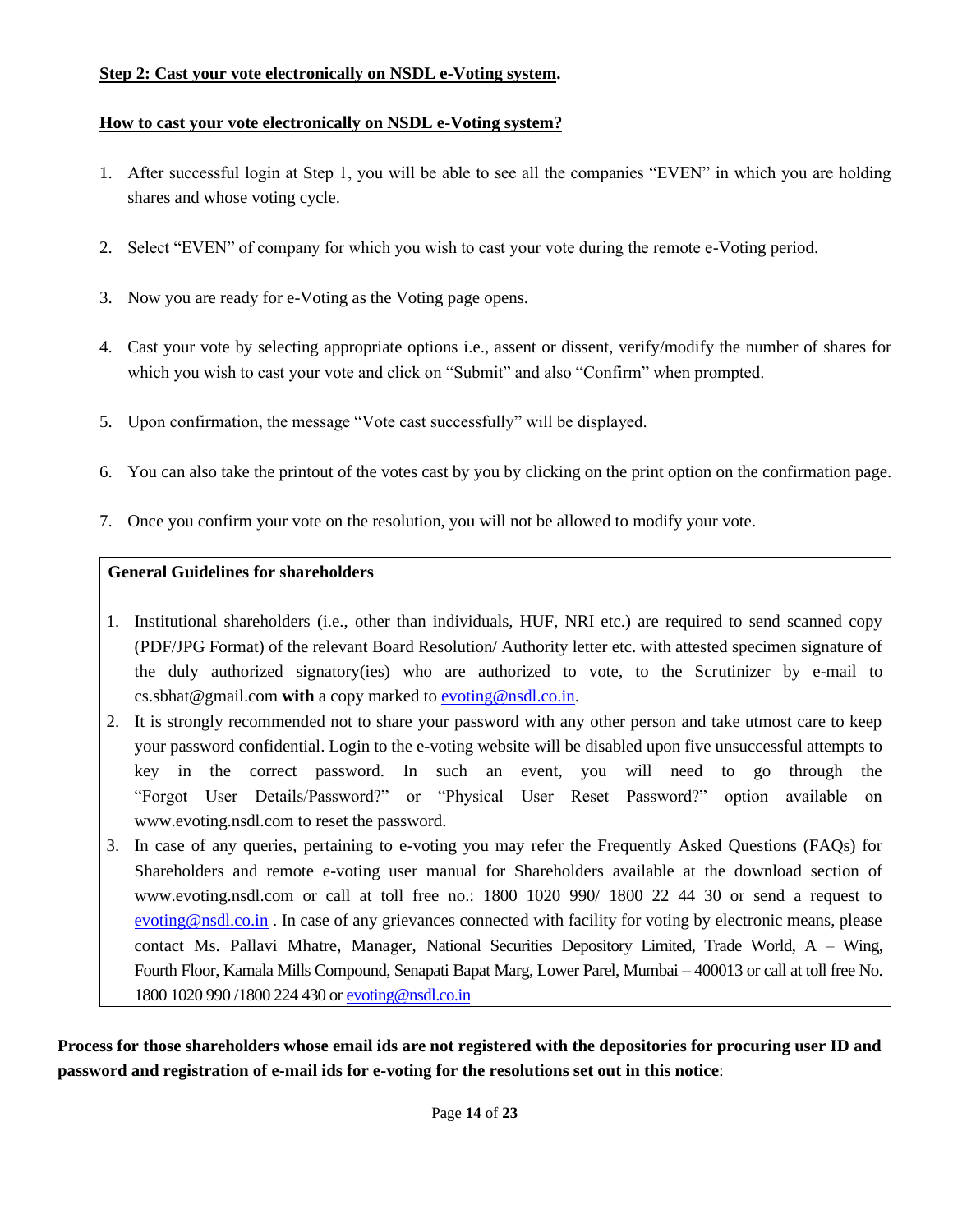- 1. In case shares are held in physical mode please provide Folio No., Name of shareholder, scanned copy of the share certificate (front and back), PAN (self-attested scanned copy of PAN card), AADHAR (self-attested scanned copy of Aadhar Card) by email to [investor@bigshareonline.com](mailto:investor@bigshareonline.com) with a copy marked to [shareholders@frhl.in](mailto:shareholders@frhl.in).
- 2. In case shares are held in demat mode, please provide DPID-CLID (16 digit DPID + CLID or 16 digit beneficiary ID), Name, Client Master or copy of Consolidated Account statement, PAN (self-attested scanned copy of PAN card), AADHAR (self-attested scanned copy of Aadhar Card) to *investor@bigshareonline.com* with a copy marked to [shareholders@frhl.in](mailto:shareholders@frhl.in) . If you are an Individual shareholder holding securities in demat mode, you are requested to refer to the login method explained at **step 1 (A**) i.e., **Login method for e-Voting for Individual shareholders holding securities in demat mode**.
- 3. Alternatively, shareholder/members may send a request to evoting@nsdl.co.in for procuring User ID and password for e-voting by providing above mentioned documents.
- 4. Individual shareholders holding securities in demat mode are allowed to vote through their demat account maintained with Depositories and Depository Participants. Shareholders are required to update their mobile number and email ID correctly in their demat account in order to access e-Voting facility.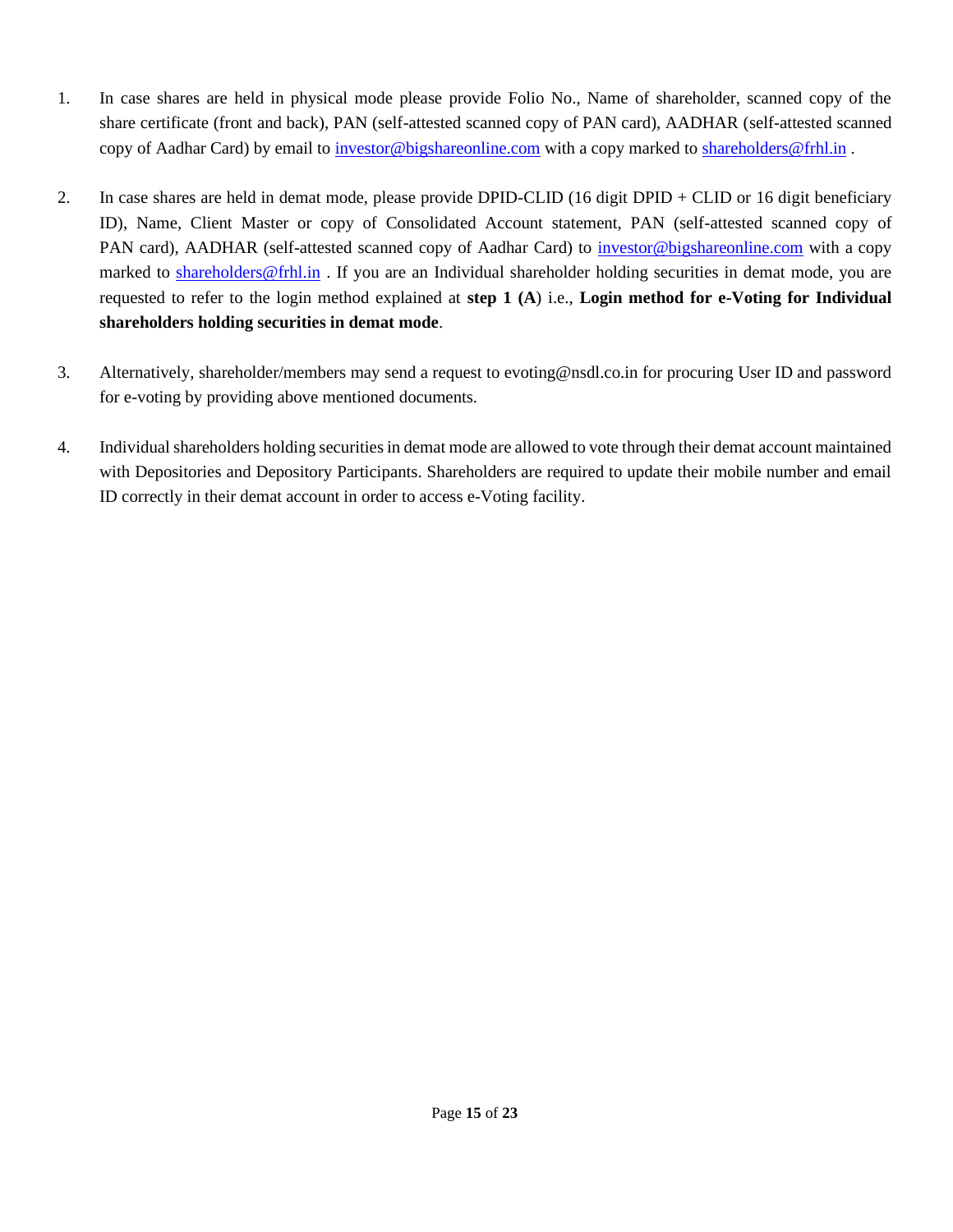### **EXPLANATORY STATEMENT PURSUANT TO SECTION 102 OF THE COMPANIES ACT, 2013 ("ACT")**

## **ITEM NO. 1 & 2: INCREASE IN THE BORROWING LIMITS/ BORROWING POWERS OF THE COMPANYAND CREATION OF CHARGES ON THE ASSETS OF THE COMPANY**

The members of the Company had granted their approval by way of special resolution through postal ballot dated March 23, 2017 to the Board of Directors of the Company to borrow funds from banks, financial institutions, companies, firms or any other person of an amount not exceeding INR 750 crore (Indian Rupees Seven Hundred and Fifty crore only) and to mortgage or create charge(s) on all or any of the assets of the Company in favour of the concerned lenders for the purpose of securing the due repayment of the monies borrowed by the Company together with the interest and other monies thereon.

As per the provisions of Section 180(1)(c) and Section 180(1)(a), respectively, of the Companies Act, 2013, the Board of Directors of a company shall not, borrow money, where the money to be borrowed, together with the money already borrowed by the company will exceed aggregate of its paid-up share capital, free reserves and securities premium, apart from temporary loans obtained from the company's bankers in the ordinary course of business, or sell, lease or otherwise dispose of the whole or substantially the whole of its undertaking, without the consent of the members of the Company accorded by means of a 'Special Resolution'.

Considering the Company's potential expansion, future growth plans, upcoming and ongoing projects, to strengthen its working capital requirements and for general corporate purpose, the Company may be required to borrow monies/ funds from Banks, Financial institutions, other investing agencies, firms, companies or any other lender, etc. who may agree/s to provide funds monies/ funds for the afore-mentioned purpose by securing such borrowings through mortgage of immovable properties, hypothecation/pledge of movable properties and other assets and properties of the Company. The creation of charge(s) on the assets of the Company may result into disposal of undertaking as defined in the explanation to Section 180(1) (a) of the Companies Act, 2013.

It is proposed to increase the borrowing limits of the Company from present INR 750 crore (Indian Rupees Seven Hundred and Fifty Crore only) to INR 1000 crore (Indian Rupees Thousand crore only) by passing the resolution proposed under Item no. 1 as a special resolution. Further, to provide security to such loans by way of mortgage or creating charge on the assets of the Company resolution under Item no. 2 is proposed to be passed as a special resolution.

Accordingly, the Board of Directors recommends passing of the special resolutions as set out under Item nos. 1 and 2 of this Postal Ballot Notice

None of the directors or key managerial personnel of the Company or their relatives, are in any way, concerned or interested, financially or otherwise, in the said resolution.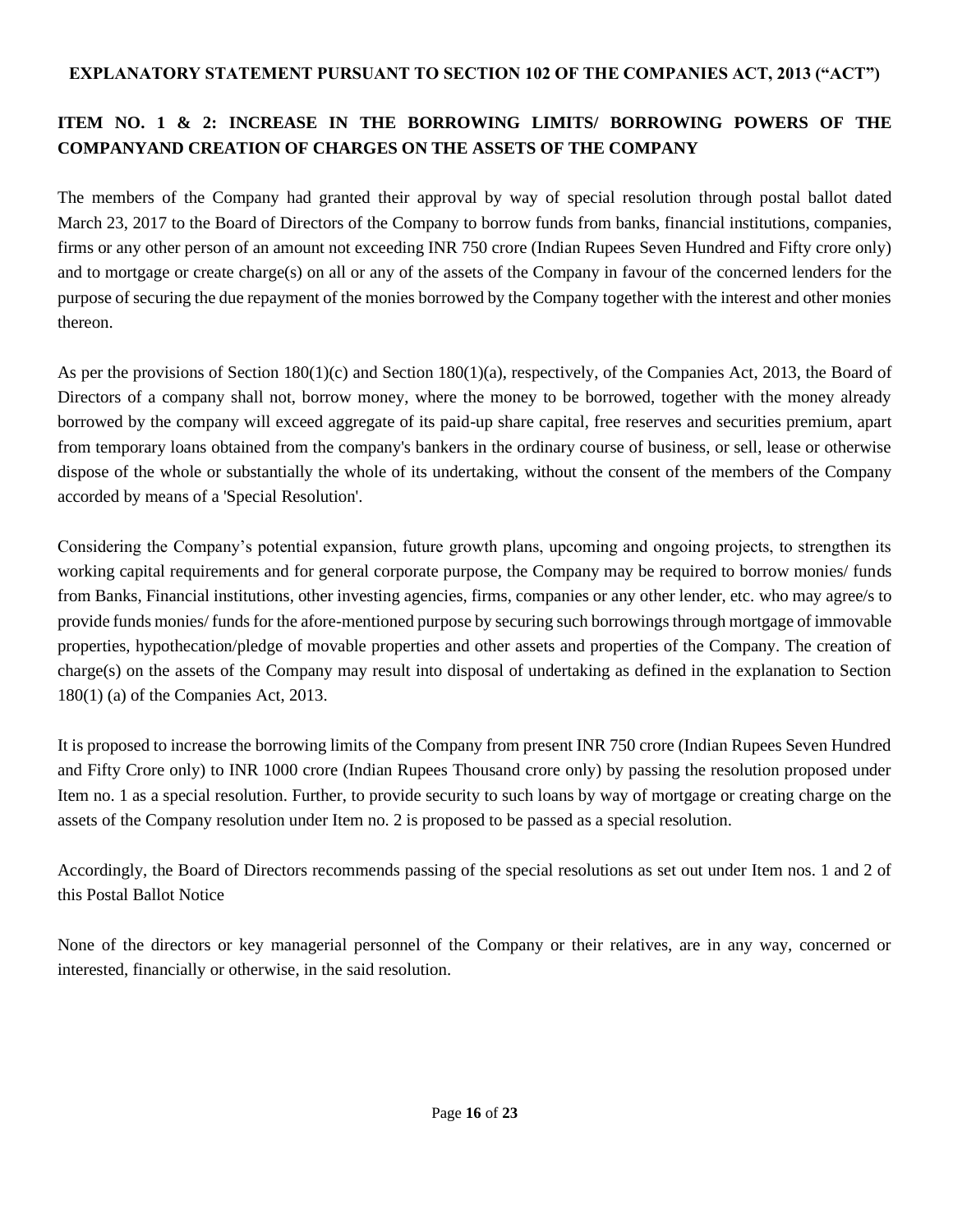## **ITEM NO. 3: BORROWING OF FUNDS IN THE FORM OF INTER-CORPORATE BORROWINGS UP TO INR 100 CRORE FROM INFRASTRUCTURE LOGISTICS PRIVATE LIMITED, A RELATED PARTY:**

As mentioned above, considering the Company's expansion, future growth plans, upcoming and ongoing projects, to strengthen its working capital requirements and for general corporate purpose, the Company may be required to borrow monies/ funds from Banks, Financial institutions, other investing agencies, firms, companies, or any other lender etc. The projects once commenced are on a predetermined activity and funds are required on a regular basis till such time the Bank's financial assistance is sought as the sanction takes a considerable period of time and also there could be a financial exigency.

In view of the above it is proposed to seek approval of the Members of the Company to borrow funds in the form of unsecured loans – Inter Corporate Borrowings from Infrastructure Logistics Private Limited, a related party at such rate of interest which shall be mutually agreed between the parties. Further, approval is also sought from the Members of the Company to provide for conversion of the outstanding borrowing into equity shares or preference shares of the Company pursuant to Section 62(3) of the Companies Act, 2013.

In this regard, the members are requested to note that, the proposed borrowing will be within the sanctioned borrowing limits as per section 180(1)(c) of the Company.

Additional information required to be disclosed pursuant to Rule 15 of the Companies (Meetings of Board and its Powers) Rules, 2014:

| Sr.              | <b>Particulars</b>                          | <b>Details</b>                                                |
|------------------|---------------------------------------------|---------------------------------------------------------------|
| No.              |                                             |                                                               |
| 1.               | Name of Related Party                       | Infrastructure Logistics Private Limited                      |
| 2.               | Name of Director or Key Managerial          | Mr. Auduth Timblo                                             |
|                  | Personnel or a relative of a Director / KMP | Mrs. Anju Timblo                                              |
|                  | who is related, if any                      | Mr. Akash Timblo                                              |
| 3.               | Nature of Relation                          | Mr. Ambar Timblo is a son of Mr. Auduth Timblo,               |
|                  |                                             | Director & Non-Executive Chairman of the Company and          |
|                  |                                             | Mrs. Anju Timblo, Managing Director & CEO of the              |
|                  |                                             | Company. Mr. Ambar Timblo's Family Trust holds 99.9%          |
|                  |                                             | equity shares of Infrastructure Logistics Private Limited.    |
|                  |                                             |                                                               |
|                  |                                             | Mr. Akash Timblo, employee of the Company is son of           |
|                  |                                             | Mr. Auduth Timblo $\&$ Mrs. Anju Timblo and brother of        |
|                  |                                             | Mr. Ambar Timblo.                                             |
| $\overline{4}$ . | Nature, material terms, monetary value and  | shall borrow a sum not exceeding<br>The Company               |
|                  | particulars of the contract or arrangement  | INR 100 crore from Infrastructure Logistics Private Limited.  |
|                  |                                             | The said loan shall be unsecured and at such rate of interest |
|                  |                                             | which shall be mutually agreed between the parties.           |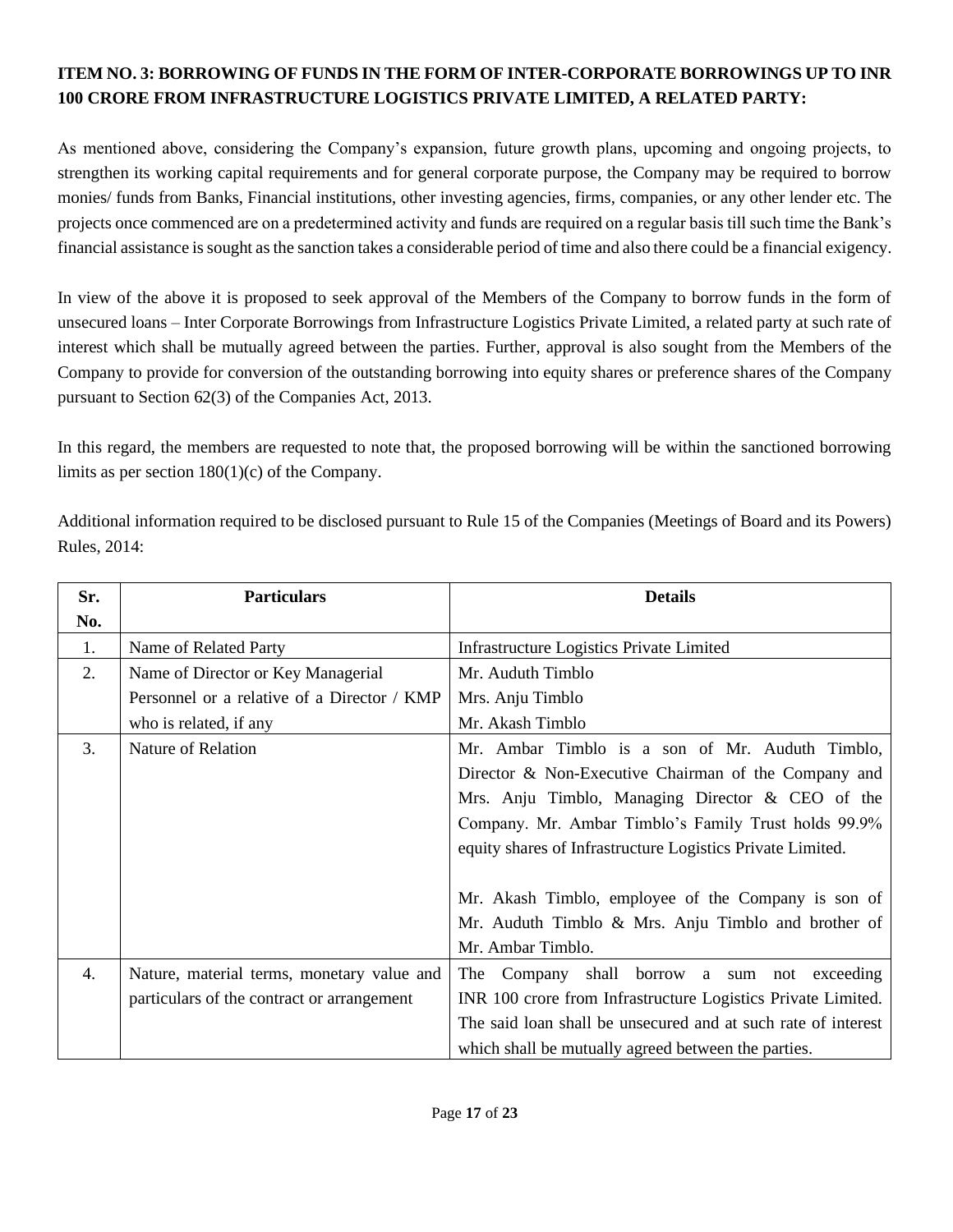|   |                                        | <b>Repayment Term:</b> Not exceeding 20 years with an option to<br>convert the whole amount if borrowed or part of the loan into |
|---|----------------------------------------|----------------------------------------------------------------------------------------------------------------------------------|
|   |                                        | equity shares or preference shares of the Company as may be                                                                      |
|   |                                        | mutually decided by the parties                                                                                                  |
|   |                                        | Amount may be borrowed in tranches as per the requirement                                                                        |
|   |                                        | of the Company.                                                                                                                  |
|   |                                        | The equity shares /preference shares shall rank pari passu with                                                                  |
|   |                                        | the existing equity/preference shares of the Company.                                                                            |
|   |                                        | The part of the loan so converted shall cease to carry interest                                                                  |
|   |                                        | from the date of conversion and the loan shall stand                                                                             |
|   |                                        | correspondingly reduced proportionately by the amounts of                                                                        |
|   |                                        | the loan so converted.                                                                                                           |
| 5 | Any other relevant information or fact | The Company has a sanction from shareholders to enter related                                                                    |
|   | important for the Shareholders to make | party transactions for sale/rendering of services such as                                                                        |
|   | decision on the proposed transaction   | Rooms, Food & Beverage, and other related services for a                                                                         |
|   |                                        | maximum value of Rs. 431 lakhs for a period of three years                                                                       |
|   |                                        | w.e.f. April 1, 2020 to March 31, 2023.                                                                                          |

The Directors recommend the Resolution at Item No. 3 of the accompanying Notice, for the approval of the Members of the Company.

Except Mr. Auduth Timblo, Director &Non-Executive Chairman, Mrs. Anju Timblo, Managing Director & CEO and Mr. Akash Timblo, relative of Director & KMP, none of the other Directors, Key Managerial Personnel of the company or their relatives are in anyway, financially, or otherwise concerned or interested in the said resolution.

## **ITEM NO. 4: ISSUANCE OF EQUITY SHARES ON A PREFERENTIAL BASIS BY CONVERSION OF UNSECURED INTER CORPORATE BORROWINGS OBTAINED FROM FOMENTO RESOURCES PRIVATE LIMITED**

The Board of Directors at their meeting held on Monday, September 06, 2021 have proposed to issue Equity Shares by way of the proposed preferential offer to Fomento Resources Private Limited against the Unsecured Inter Corporate Borrowings provided by it to the Company. Further, the details of the amount to be converted are as provided below:

| Sr. | Nature of sum received                                                 | <b>Outstanding Amount</b> |
|-----|------------------------------------------------------------------------|---------------------------|
| No. |                                                                        | (In Rs.)                  |
|     | <b>Unsecured Inter Corporate Borrowings</b>                            | 112,44,57,800             |
|     | Interest on Unsecured Inter Corporate Borrowings up to 31 October 2021 | 58, 76, 37, 311           |
|     | <b>Total</b>                                                           | 171,20,95,111             |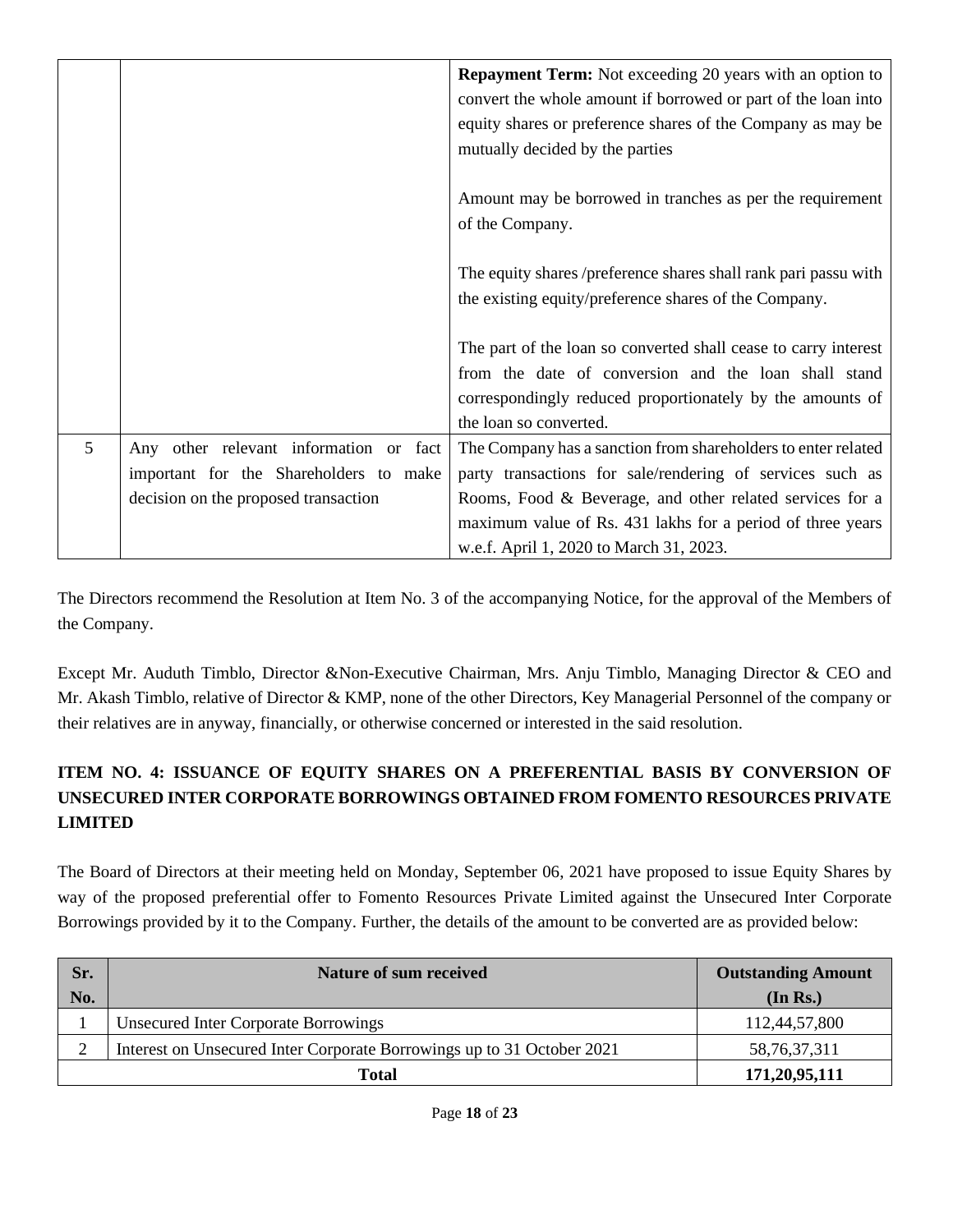The details of the proposed conversion are as under:

| <b>Proposed Allottee</b> | <b>Nature of</b><br><b>Outstanding</b> | <b>Amount</b><br>outstanding<br>$(In\,INR)$ | <b>Amount</b><br>adjusted against<br>issue of Equity | <b>No. of Equity</b><br><b>Shares to be</b><br>Allotted* | <b>Fair market</b><br>value of an<br><b>Equity Share</b> |
|--------------------------|----------------------------------------|---------------------------------------------|------------------------------------------------------|----------------------------------------------------------|----------------------------------------------------------|
|                          |                                        |                                             | <b>Shares</b>                                        |                                                          |                                                          |
| Fomento                  | Inter<br>Unsecured                     | 112,44,57,800                               | 112,44,57,800                                        | 82,68,073                                                | <b>INR</b><br>136<br>per                                 |
| <b>Resources Private</b> | Corporate                              |                                             |                                                      |                                                          | equity share                                             |
| Limited                  | <b>Borrowings</b>                      |                                             |                                                      |                                                          |                                                          |
|                          | Interest<br>on                         | 58, 76, 37, 311                             | 58, 76, 37, 311                                      | 43,20,863                                                | <b>INR</b><br>136<br>per                                 |
|                          | Unsecured<br>Inter                     |                                             |                                                      |                                                          | equity share                                             |
|                          | Corporate                              |                                             |                                                      |                                                          |                                                          |
|                          | Borrowings as on                       |                                             |                                                      |                                                          |                                                          |
|                          | 31 October 2021                        |                                             |                                                      |                                                          |                                                          |

\*Rounded off to next number

The conversion of the Unsecured Inter Corporate Borrowings into Equity Shares of the Company is proposed to be undertaken to reduce the existing debt burden of the Company.The proposed issue and allotment of Equity Shares on a preferential basis shall be governed by the applicable provisions of the Companies Act, 2013 read with the applicable provisions of the rules made there under. Further, in terms of Rule 13 of the Companies (Share Capital and Debentures) Rules, 2014 and Rule 14 of the Companies (Prospectus and Allotment of Securities) Rules, 2014, certain disclosures are required to be made to the Members of the Company which forms part of this Explanatory Statement to the Notice.

The consent of the shareholders is being sought by a Special Resolution to enable the Board to issue Equity Shares on a preferential basis in accordance with the provisions of the Companies Act, 2013 and the rules made there under and any other applicable laws.

Pursuant to Rule 13 of the Companies (Share Capital and Debentures) Rules, 2014 and Rule 14 of the Companies (Prospectus and Allotment of Securities) Rules, 2014 the material facts and information concerned with and relevant to the issue of such shares to enable the shareholders understand the meaning, scope and implications of the items of business and to take decision thereon are listed herein below:

| Sr.<br>No. | <b>Particulars</b>   | <b>Terms</b>                                                                                                                                              |
|------------|----------------------|-----------------------------------------------------------------------------------------------------------------------------------------------------------|
|            | Objects of the Issue | The members are informed that the object of the issue of the Equity Shares by<br>way of the proposed preferential offer is to convert the Unsecured Inter |
|            |                      | Corporate Borrowings of INR 171,20,95,111/- (Indian Rupees One Hundred<br>and Seventy-One Crore Twenty Lakhs Ninety-Five Thousand One Hundred             |
|            |                      | and Eleven only) obtained from Fomento Resources Private Limited to the<br>Company. The Board of Directors of the Company have decided to convert         |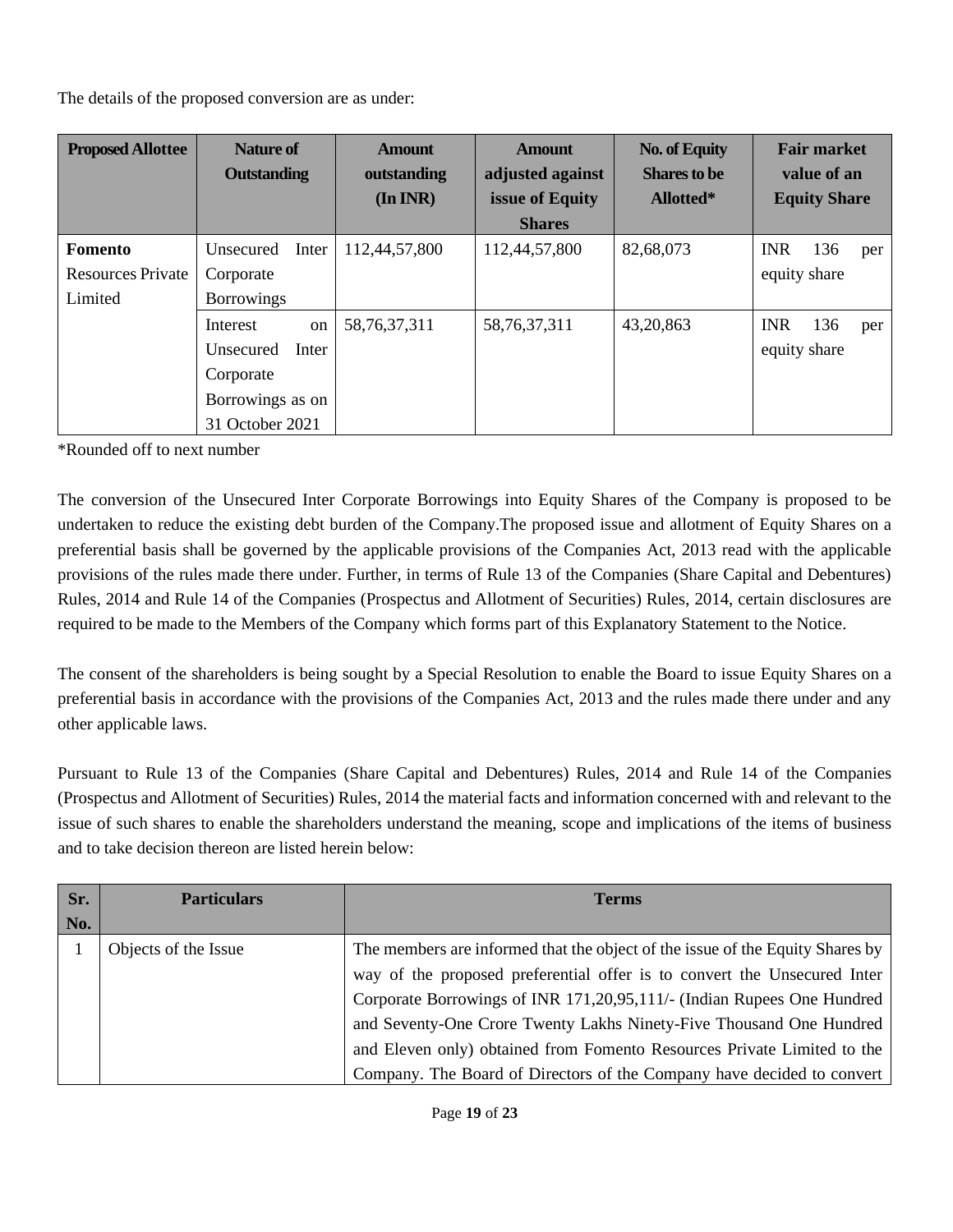| Sr.<br>No.     | <b>Particulars</b>                                                                                                       | <b>Terms</b>                                                                                                                                                                                                                                                                                                                                                                                                                                                                                                                                                                                                                                                                                                                                                                       |
|----------------|--------------------------------------------------------------------------------------------------------------------------|------------------------------------------------------------------------------------------------------------------------------------------------------------------------------------------------------------------------------------------------------------------------------------------------------------------------------------------------------------------------------------------------------------------------------------------------------------------------------------------------------------------------------------------------------------------------------------------------------------------------------------------------------------------------------------------------------------------------------------------------------------------------------------|
|                |                                                                                                                          | the outstanding amounts into Equity Shares which is in best interest of the<br>Company and it will also reduce the Company's existing debt burden.                                                                                                                                                                                                                                                                                                                                                                                                                                                                                                                                                                                                                                 |
| $\overline{2}$ | Total number of shares to be<br>allotted                                                                                 | 1,25,88,936 (One Crore Twenty-Five Lakhs Eighty-Eight Thousand Nine<br>Hundred and Thirty-Six) Equity Shares of face value of INR 10/-<br>(Indian Rupees Ten only) each                                                                                                                                                                                                                                                                                                                                                                                                                                                                                                                                                                                                            |
| 3              | Particulars of the offer including<br>date of passing of Board<br>resolution                                             | 1,25,88,936 (One Crore Twenty Five Lakhs Eighty Eight Thousand Nine<br>Hundred and Thirty Six) Equity Shares having a face value of INR 10/-<br>(Indian Rupees Ten only) each at a premium of INR 126/- (Indian Rupees One<br>Hundred and Twenty Six only) per equity share aggregating to<br>INR 171,20,95,111/- (Indian Rupees One Hundred and Seventy-One Crore<br>Twenty Lakhs Ninety Five Thousand One Hundred and Eleven only) to be<br>issued upon conversion of Unsecured Inter Corporate Borrowings including<br>interest therein payable to Fomento Resources Private Limited or any other<br>terms and conditions as may be agreed between the Company and the Investor.<br>Date of board resolution wherein board approved the proposal:<br>Monday, September 06, 2021 |
| 4              | Kind of securities offered and<br>the price at which security is<br>being offered                                        | Kind of Security: 1,25,88,936 (One Crore Twenty-Five Lakhs Eighty-Eight<br>Thousand Nine Hundred and Thirty-Six) Equity Shares of Rs. 10 each<br><b>Offer price of Security:</b> INR 136/- (Indian Rupees One Hundred and Thirty-<br>Six Only) per Equity Share including premium of Rs. 126/- per equity share                                                                                                                                                                                                                                                                                                                                                                                                                                                                    |
| 5              | Basis or justification for the<br>price (including premium, if<br>any) at which the offer or<br>invitation is being made | The price per Equity Share is in accordance with the valuation certificate<br>obtained by the Company from a registered valuer i.e., S. Sundararaman,<br>Registered Valuer (Securities or Financial Assets) with IBBI Registration No.:<br>IBBI//RV/06/2018/10238 dated 04 September 2021                                                                                                                                                                                                                                                                                                                                                                                                                                                                                          |
| 6              | Name and address of the valuer<br>who performed valuation                                                                | S. Sundararaman, Registered Valuer (Securities or Financial Assets) with<br>IBBI Registration No.: IBBI//RV/06/2018/10238<br>Address of the Valuer: Mr. S. Sundararaman, 5B,"A" Block, 5 <sup>th</sup> Floor,<br>Mena Kampala Arcade, New/18 & 20, Thiagaraya Road, T. Nagar,<br>Chennai - 600017                                                                                                                                                                                                                                                                                                                                                                                                                                                                                  |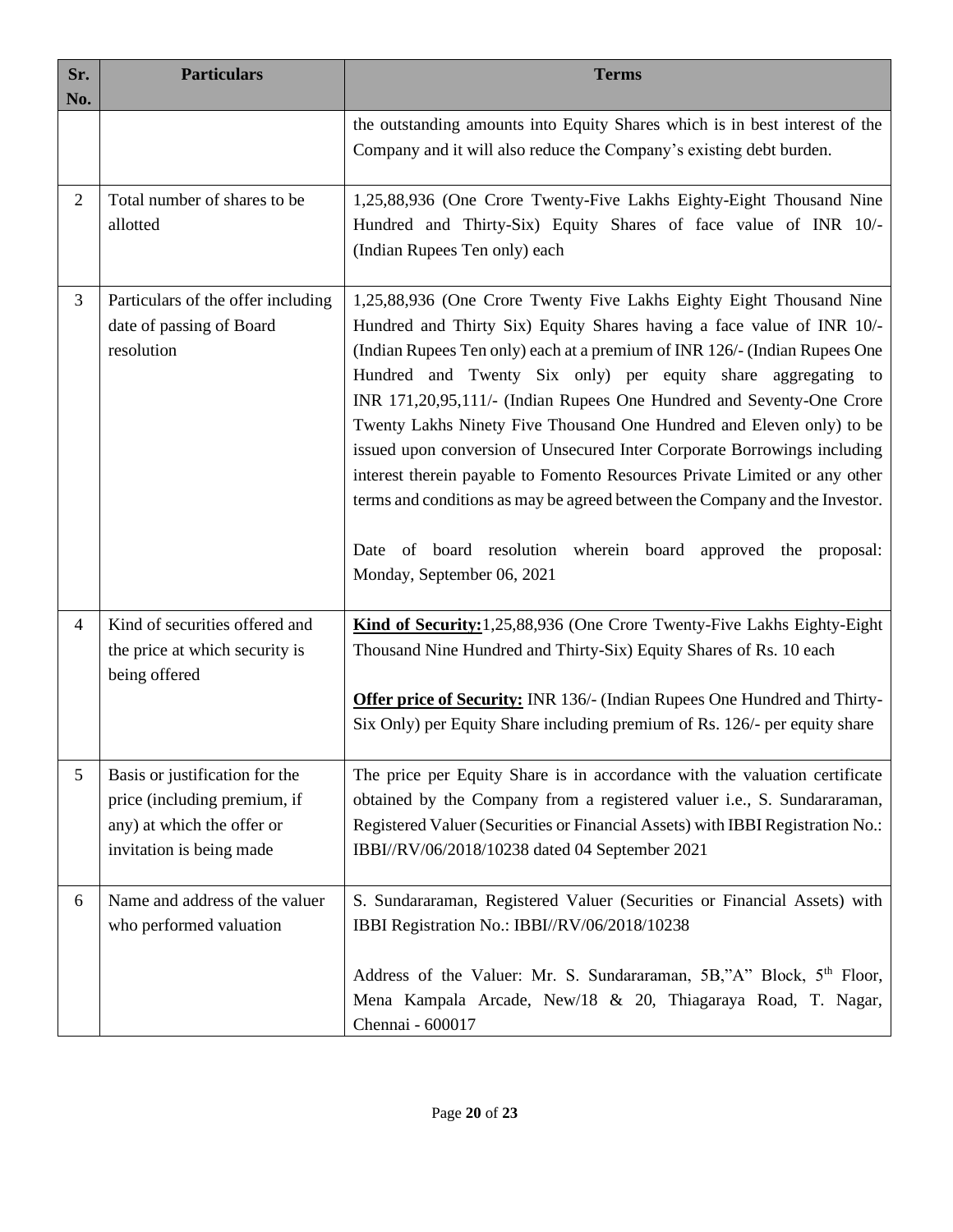| Sr.<br>No. | <b>Particulars</b>                                                                                                                 | <b>Terms</b>                                                                                                                                                                                                                                           |
|------------|------------------------------------------------------------------------------------------------------------------------------------|--------------------------------------------------------------------------------------------------------------------------------------------------------------------------------------------------------------------------------------------------------|
| 7          | Amount which the Company<br>intends to raise by way of such<br>securities                                                          | Nil                                                                                                                                                                                                                                                    |
| 8          | Proposed time schedule                                                                                                             | Date of Opening Offer: A date next to the date of issue of the private<br>placement offer cum application letter<br>Date of closure of offer: Within 2days of issue of the private placement offer                                                     |
| 9          | Contribution being made by the<br>promoters or directors either as<br>part of the offer or separately in<br>furtherance of objects | cum application letter<br>None                                                                                                                                                                                                                         |
| 10         | Principle terms of assets being<br>charged as securities                                                                           | Not applicable                                                                                                                                                                                                                                         |
| 11         | Price band at/within which the<br>allotment is proposed                                                                            | Please refer to point (3) above                                                                                                                                                                                                                        |
| 12         | Relevant date with reference to<br>which the price has been arrived<br>at                                                          | August 31, 2021                                                                                                                                                                                                                                        |
| 13         | Class or classes of persons to<br>whom the allotment is proposed<br>to be made                                                     | Promoter Group Company                                                                                                                                                                                                                                 |
| 14         | Intention of promoters/directors/<br>key managerial personnel to<br>subscribe to the offer                                         | None                                                                                                                                                                                                                                                   |
| 15         | the allotment shall be completed                                                                                                   | The proposed time within which   The allotment of Equity Shares pursuant to this resolution passed by the<br>shareholders shall be completed within the period as may be mutually agreed<br>between the Company and Fomento Resources Private Limited. |
| 16         | Names of the proposed allottees<br>and the percentage of post<br>preferential offer capital that may<br>be held by them,           | Fomento Resources Private Limited.<br>Equity Share Capital $-$ ~ 44%                                                                                                                                                                                   |
| 17         | Change in control, if any, in the<br>Company that would occur<br>consequent to the preferential<br>offer                           | N <sub>o</sub>                                                                                                                                                                                                                                         |
| 18         | Number of persons to whom<br>allotment on preferential basis<br>has already been made during the                                   | No preferential issue was conducted during the year                                                                                                                                                                                                    |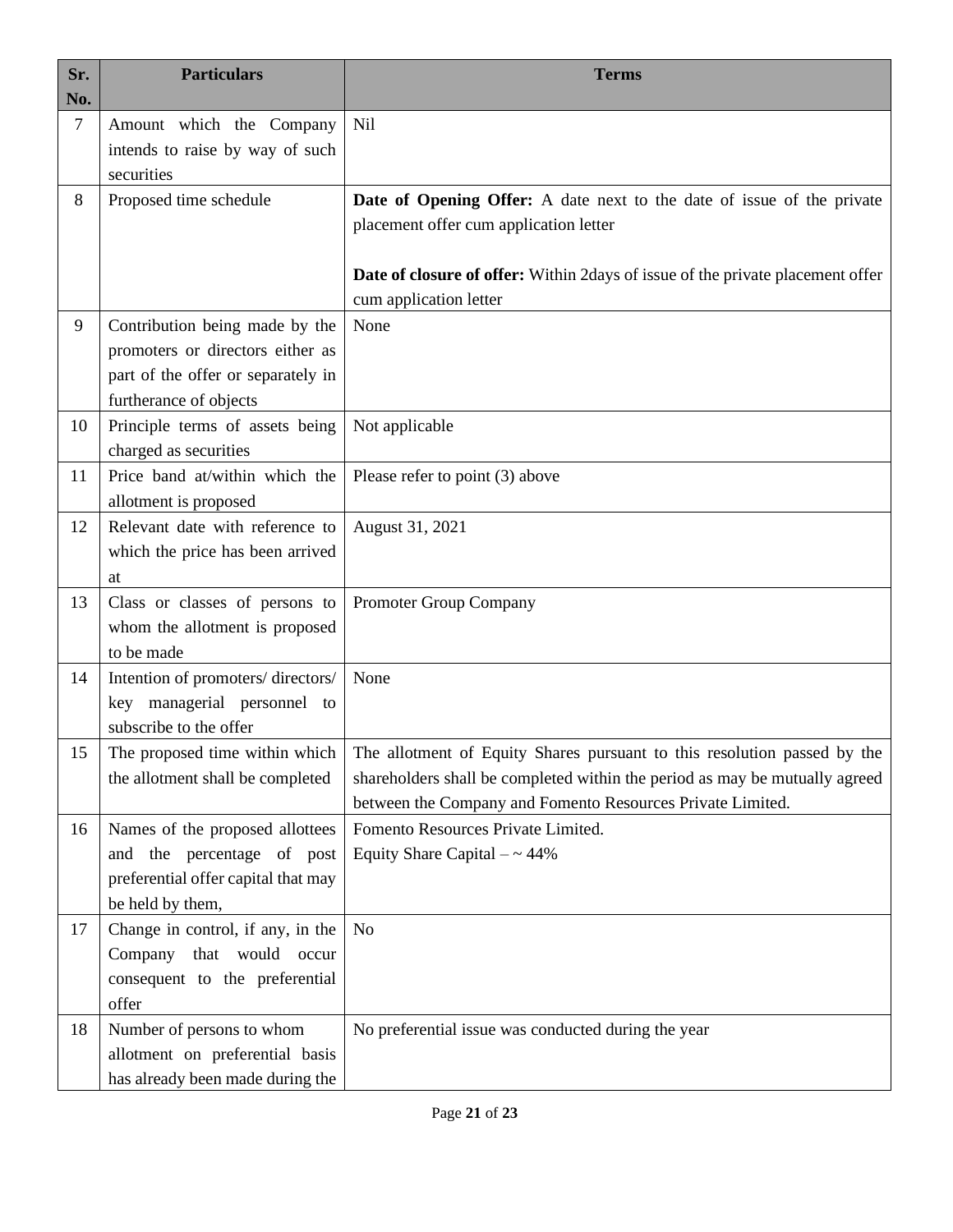| Sr. | <b>Particulars</b>          | <b>Terms</b>          |
|-----|-----------------------------|-----------------------|
| No. |                             |                       |
|     | year, in terms of number of |                       |
|     | securities as well as price |                       |
| 19  | Pre issue and post issue    | Provided herein below |
|     | shareholding pattern of the |                       |
|     | Company                     |                       |

The pre issue and post issue shareholding pattern of the company in the following format:

| Sr.              | Category                                    | <b>Pre-Issue</b> |                  | Post-Issue*      |                  |
|------------------|---------------------------------------------|------------------|------------------|------------------|------------------|
| No.              |                                             | No. of shares    | % of shares      | No. of shares    | % of shares      |
|                  |                                             | held             | held             | held             | held             |
|                  | <b>Equity Shares</b>                        |                  |                  |                  |                  |
| $\mathbf A$      | <b>Promoter and Promoter Group</b>          |                  |                  |                  |                  |
| $\mathbf{1}$     | <b>Indian</b>                               |                  |                  |                  |                  |
|                  | (a) Individuals/HUF                         | 1,54,30,125      | 96.44            | 1,54,30,125      | 53.97            |
|                  | (b) Central Govt./ State Govt.              | $\overline{0}$   | $\boldsymbol{0}$ | $\overline{0}$   | $\mathbf{0}$     |
|                  | (c) Bodies Corporate                        | $\boldsymbol{0}$ | $\overline{0}$   | 1,25,88,936      | 44.03            |
|                  | (d) Financial Institutions/ Banks           | $\Omega$         | $\Omega$         | $\Omega$         | $\Omega$         |
|                  | Sub-total $(A)(1)$                          | 1,54,30,125      | 96.44            | 2,80,19,061      | 98.01            |
| $\boldsymbol{2}$ | Foreign                                     |                  |                  |                  |                  |
|                  | (a) Individuals (NRIs/Foreign individual)   | $\overline{0}$   | $\overline{0}$   | $\overline{0}$   | $\overline{0}$   |
|                  | (b) Bodies Corporate                        | $\overline{0}$   | $\boldsymbol{0}$ | $\boldsymbol{0}$ | $\boldsymbol{0}$ |
|                  | (c) Institutions                            | $\overline{0}$   | $\overline{0}$   | $\overline{0}$   | $\boldsymbol{0}$ |
|                  | Sub-total $(A)(2)$                          | $\Omega$         | $\overline{0}$   | $\overline{0}$   | $\theta$         |
|                  | Total shareholding of Promoter and          | 1,54,30,125      | 96.44            | 2,80,19,061      | 98.01            |
|                  | <b>Promoter Group</b> (A) = (A)(1) + (A)(2) |                  |                  |                  |                  |
| $\, {\bf B}$     | Public                                      |                  |                  |                  |                  |
| B1               | <b>Institutions</b>                         |                  |                  |                  |                  |
|                  | <b>Mutual Funds</b>                         | $\boldsymbol{0}$ | $\overline{0}$   | $\boldsymbol{0}$ | $\overline{0}$   |
|                  | Foreign Portfolio Investors                 | $\overline{0}$   | $\overline{0}$   | $\overline{0}$   | $\overline{0}$   |
|                  | Financial institutions/ Banks               | $\overline{0}$   | $\overline{0}$   | $\boldsymbol{0}$ | $\overline{0}$   |
|                  | Foreign Venture Capital Investors           | $\overline{0}$   | $\overline{0}$   | $\overline{0}$   | $\boldsymbol{0}$ |
|                  | <b>Insurance Company</b>                    | $\boldsymbol{0}$ | $\overline{0}$   | $\boldsymbol{0}$ | $\boldsymbol{0}$ |
|                  | <b>Sub-total B1</b>                         | $\bf{0}$         | $\bf{0}$         | $\bf{0}$         | $\bf{0}$         |
| B2               | <b>Central Government/ State Government</b> | $\bf{0}$         | $\bf{0}$         | $\bf{0}$         | $\bf{0}$         |
|                  | (s)/ President of India                     |                  |                  |                  |                  |
| B3               | <b>Non-institutions</b>                     |                  |                  |                  |                  |